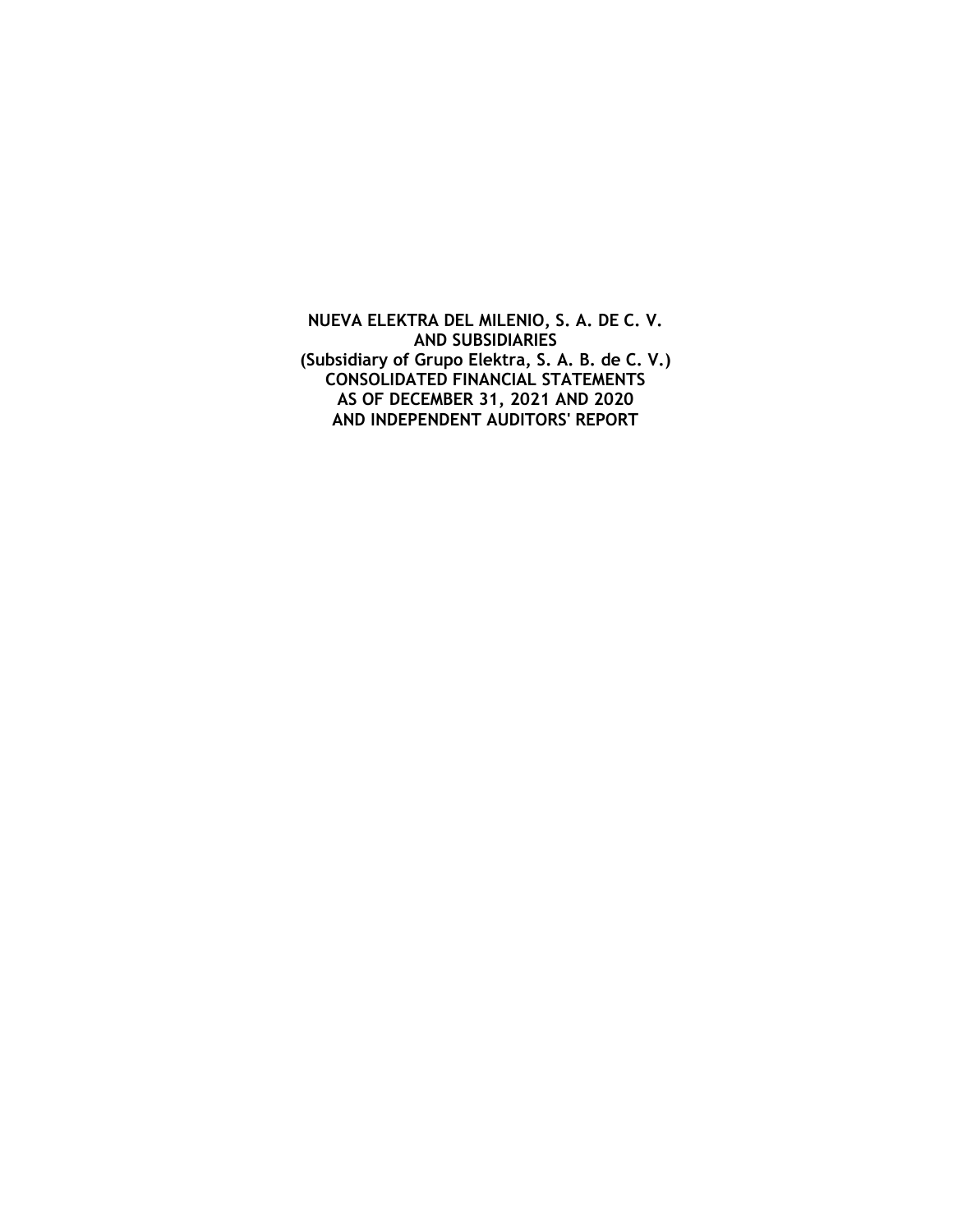#### **Consolidated financial statements as of December 31, 2021 and 2020, and independent auditors' report**

| Contents                                       | Page        |
|------------------------------------------------|-------------|
| Independent auditors' report                   | 1 and $2$   |
| Consolidated financial statements:             |             |
| Statements of financial position               | $3$ and $4$ |
| Statements of comprehensive income             | 5           |
| Statements of changes in stockholders' equity  | 6           |
| <b>Statements of cash flows</b>                | 7           |
| Notes to the consolidated financial statements | 8 to 34     |

## **Table of contents**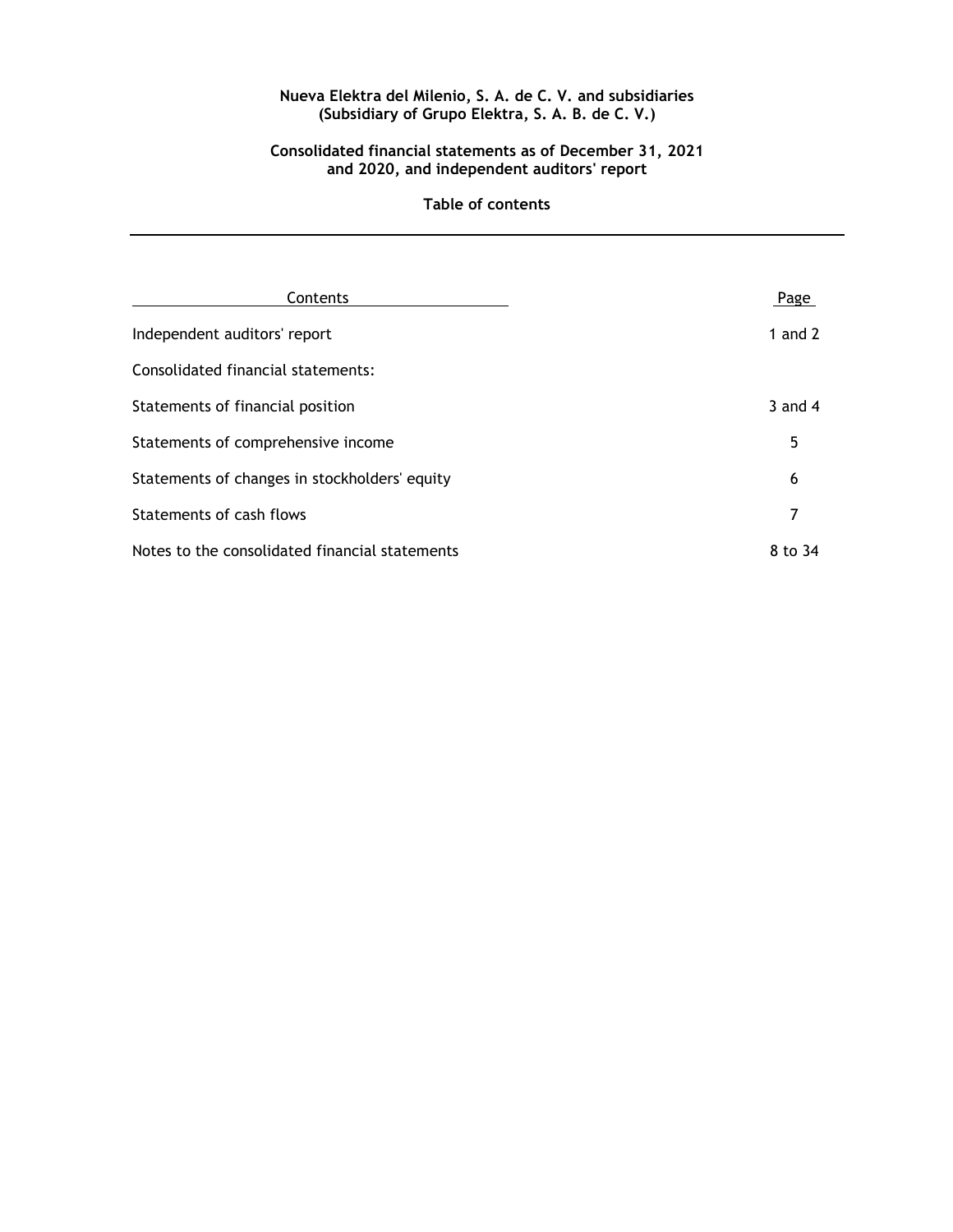

## **INDEPENDENT AUDITORS' REPORT**

To the Stockholders meeting of Nueva Elektra del Milenio, S. A. de C. V. and subsidiaries (Subsidiary of Grupo Elektra, S. A. B. de C. V.)

#### **Opinion**

We have audited the consolidated financial statements of Nueva Elektra del Milenio, S. A. de C. V. and subsidiaries (the "Company") (Subsidiary of Grupo Elektra, S. A. B. de C. V.), which comprise the consolidated statements of financial position as of December 31, 2021, and the consolidated statements of comprehensive income, changes in stockholders' equity and cash flows for the year then ended, as well as the notes to the consolidated financial statements, including a summary of significant accounting policies.

In our opinion, the accompanying consolidated financial statements present fairly, in all material aspects, the consolidated financial position of Nueva Elektra del Milenio, S. A. de C. V. and subsidiaries, as of December 31, 2021, and its consolidated financial performance and its consolidated cash flows for the year then ended in accordance with Mexican Financial Reporting Standards (NIF for its acronym in Spanish).

#### **Basis for opinion**

We conducted our audit in accordance with International Standards on Auditing (ISA). Our responsibilities under those standards are further described in the "Auditor's responsibilities for the audit of the consolidated financial statements" section of this report. We are independent of the Company in accordance with the Code of Ethics for Professional Accountants issued by the Mexican Institute of Public Accountants, A. C. and we have fulfilled the other ethical responsibilities in accordance with such code. We believe that the audit evidence we have obtained is sufficient and appropriate to provide a basis for our opinion.

## **Other matters**

.

The corresponding consolidated financial statements of the Company for the year ended December 31, 2020 are unaudited.

## **Responsibilities of the management and those charged with governance for the consolidated financial statements**

Management is responsible for the preparation and fair presentation of the consolidated financial statements in accordance with Mexican Financial Reporting Standards, and for such internal control as management determines is necessary to enable the preparation of financial statements that are free from material misstatement, whether due to fraud or error.

In preparing the consolidated financial statements, management is responsible for assessing the Company's ability to continue as a going concern, disclosing, as applicable, matters related to going concern and using the going concern basis of accounting unless management either intends to liquidate the Company or to cease operations, or has no realistic alternative but to do so.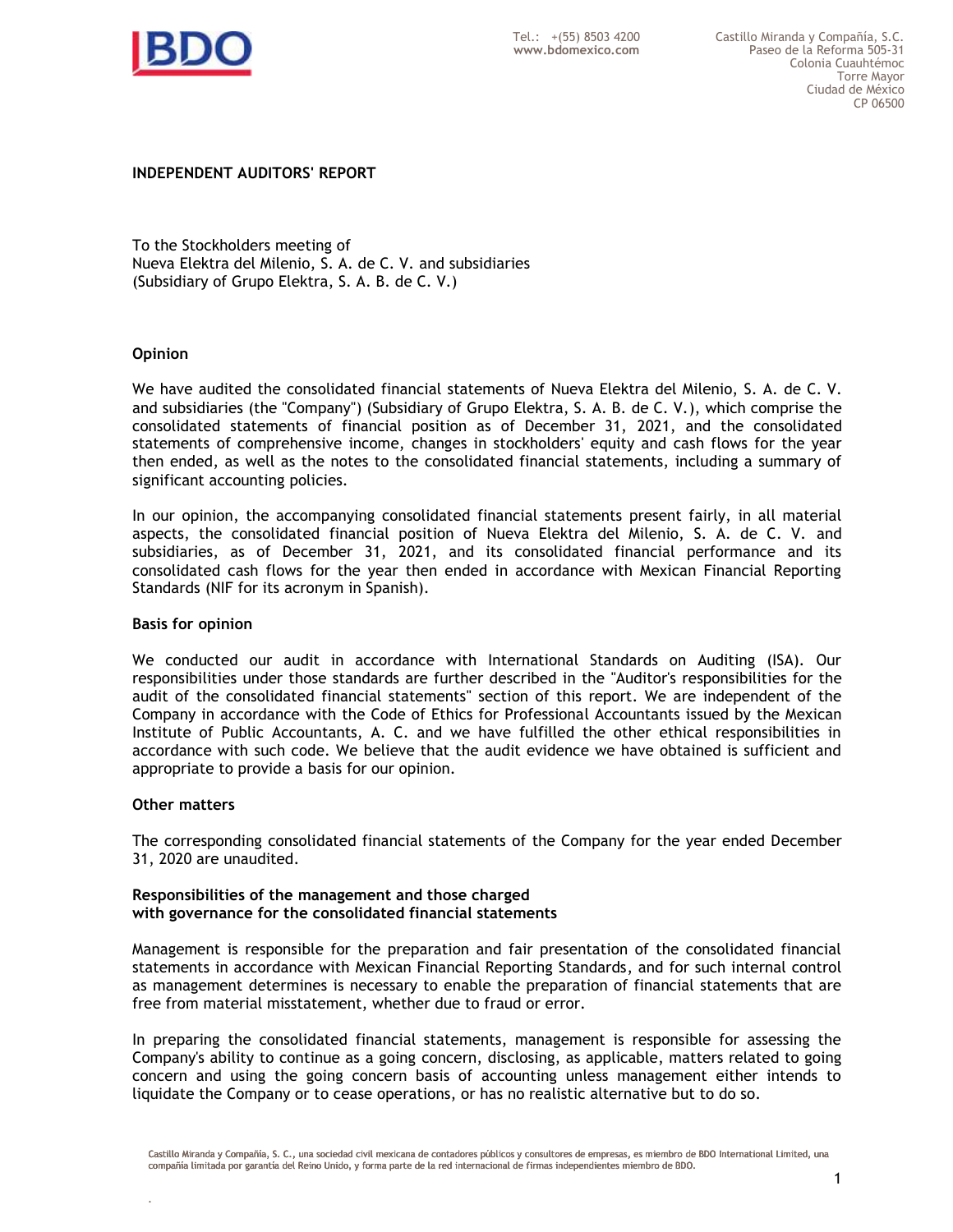Those charged with governance are responsible for overseeing the Company's financial reporting process.

#### **Auditor's responsibilities for the audit of the consolidated financial statements**

Our objectives are to obtain reasonable assurance about whether the consolidated financial statements as a whole are free from material misstatement, whether due to fraud or error, and to issue an auditor's report that includes our opinion. Reasonable assurance is a high level of assurance, but is not a guarantee that an audit conducted in accordance with ISA will always detect a material misstatement when it exists. Misstatements can arise from fraud or error and are considered material if, individually or in the aggregate, they could reasonably be expected to influence the economic decisions of users taken on the basis of these financial statements.

As part of an audit in accordance with ISA, we exercise professional judgment and maintain professional skepticism throughout the audit. We also:

- Identify and assess the risks of material misstatement of the consolidated financial statements, whether due to fraud or error, design and perform audit procedures responsive to those risks, and obtain audit evidence that is sufficient and appropriate to provide a basis for our opinion. The risk of not detecting a material misstatement resulting from fraud is higher than for one resulting from error, as fraud may involve collusion, forgery, intentional omissions, misrepresentations, or the override of internal control.
- Obtain an understanding of internal control relevant to the audit in order to design audit procedures that are appropriate in the circumstances, but not for the purpose of expressing an opinion on the effectiveness of the Company's internal control.
- Evaluate the appropriateness of accounting policies used and the reasonableness of accounting estimates and related disclosures made by management.
- Conclude on the appropriateness of management's use of the going concern basis of accounting and, based on the audit evidence obtained, whether a material uncertainty exists related to events or conditions that may cast significant doubt on the Company's ability to continue as a going concern. If we conclude that a material uncertainty exists, we are required to draw attention in our auditor's report to the related disclosures in the consolidated financial statements or, if such disclosures are inadequate, to modify our opinion. Our conclusions are based on the audit evidence obtained up to the date of our auditor's report. However, future events or conditions may cause the Company to cease to continue as a going concern.
- Evaluate the overall presentation, structure and content of the consolidated financial statements, including the disclosures, and whether the consolidated financial statements represent the underlying transactions and events in a manner that achieves fair presentation.
- We communicate with those charged with governance regarding, among other matters, the planned scope and timing of the audit and significant audit findings, including any significant deficiencies in internal control that we identify during our audit.

These consolidated financial statements have been translated into English solely for the convenience of readers of this language. In all cases, where there are any disagreements between the English and Spanish versions, the Spanish version shall be considered authoritative.

CASTILLO MIRANDA Y COMPAÑÍA, S. C. C. P. C. Bernardo Soto Peñafiel

Mexico City, March 30, 2022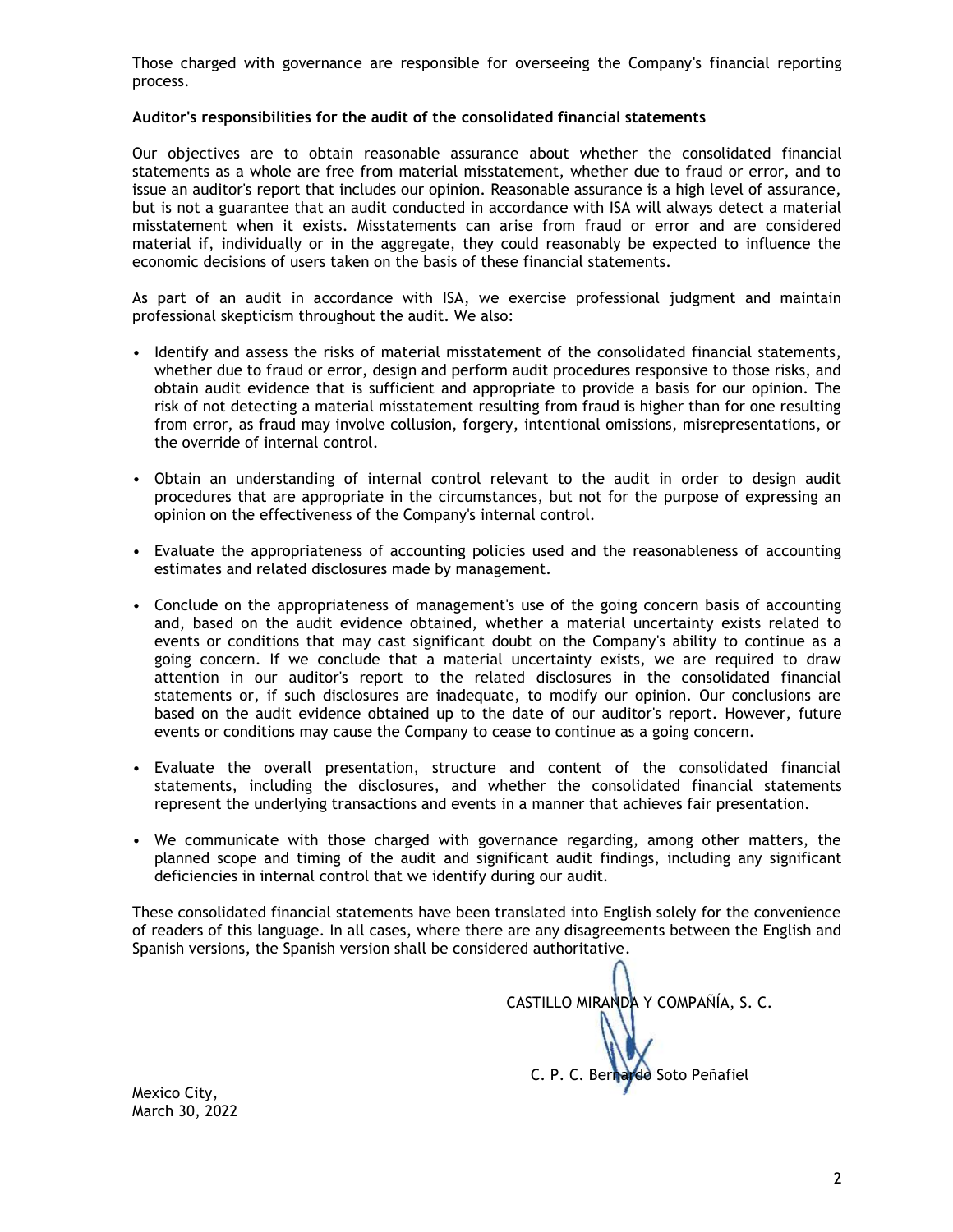#### **Consolidated statements of financial position December 31, 2021 and 2020 (Thousands of Mexican pesos)**

|                                                    | Note   | 2021                     | 2020             |
|----------------------------------------------------|--------|--------------------------|------------------|
| <b>Assets</b>                                      |        |                          |                  |
| Current                                            |        |                          |                  |
| Cash and cash equivalents                          |        | \$<br>4,791,158          | 6,258,984<br>\$. |
| Investments in securities                          | 5      | 10,279,327               | 4,279,526        |
|                                                    |        | 15,070,485               | 10,538,510       |
| Accounts receivable:                               |        |                          |                  |
| Related parties                                    | 7      | 33,008,867               | 20,407,453       |
| Accounts receivables, net                          | 6      | 1,406,336                | 1,204,031        |
| Recoverable taxes                                  |        | 1,143,296                | 813,623          |
| Senior notes service reserve                       |        | 761,124                  |                  |
| Account receivable with collateral agent           |        | 681,684                  |                  |
| Other accounts receivable                          |        | 3,757,210                | 3,294,542        |
|                                                    |        | 40,758,517               | 25,719,649       |
| Inventories, net                                   | 8      | 8,883,861                | 6,267,898        |
| Prepayments                                        | 9      | 1,626,150                | 1,331,976        |
| Assets held for sale                               |        | 36,331                   | 268,551          |
| <b>Total current assets</b>                        |        | 66,375,344               | 44,126,584       |
| Investments in securities                          | 5      | 1,913,683                | 1,861,463        |
| <b>Related parties</b>                             | 7      | 5,820,872                | 16,852,077       |
| Investment in stores, furniture and equipment, net | 10     | 4,450,521                | 4,286,985        |
| Right-of-use assets                                | $11-b$ | 8,998,287                | 8,210,065        |
| Deferred income tax                                | $20-c$ | 2,967,221                | 1,757,209        |
| Investment in associates                           | 12     | 1,002,951                | 961,862          |
| Other assets                                       |        | 366,925                  | 251,636          |
|                                                    |        | 25,520,460               | 34, 181, 297     |
| <b>Total assets</b>                                |        | 91,895,804<br><u>\$_</u> | 78,307,881<br>Ş. |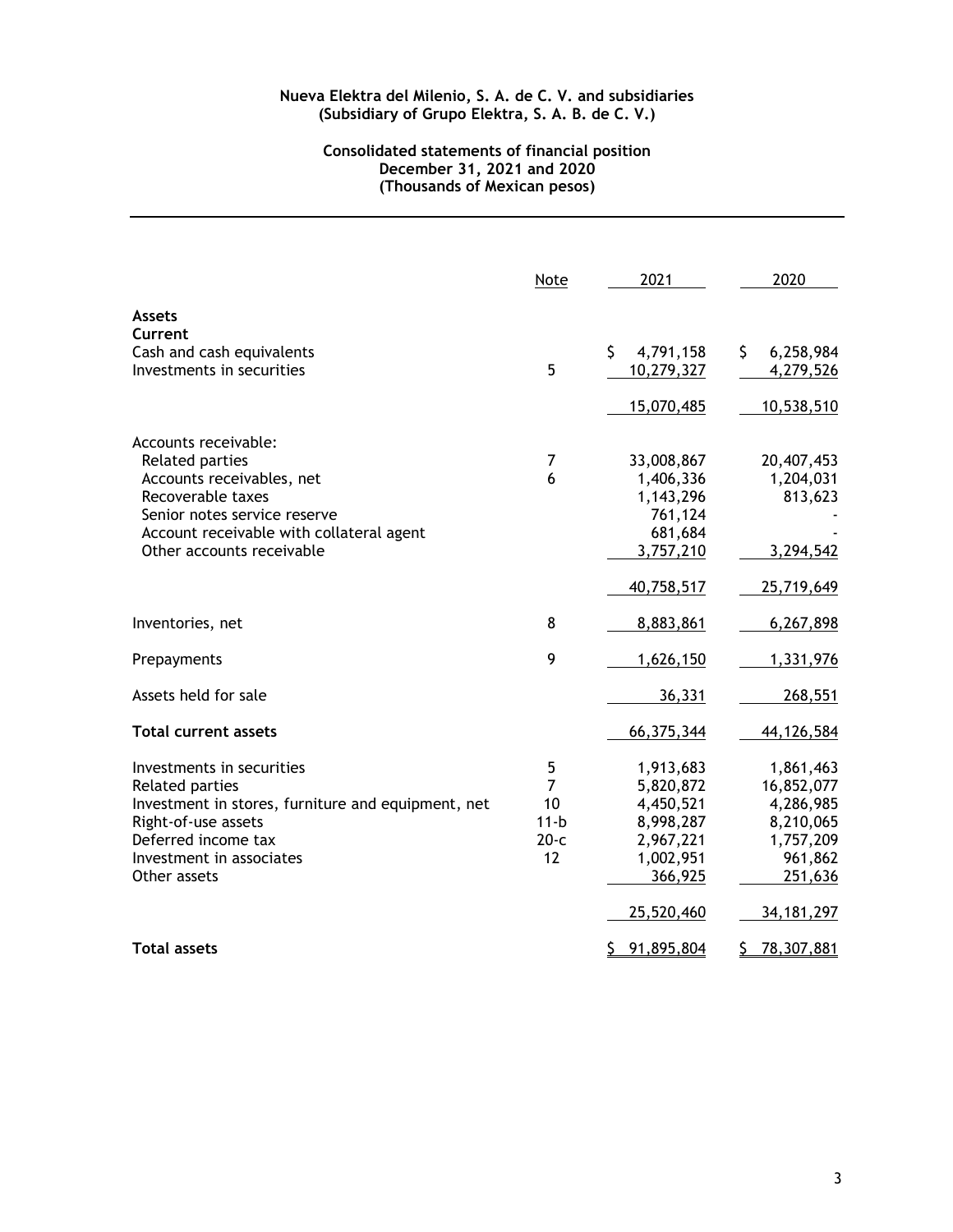#### **Consolidated statements of financial position (continued) December 31, 2021 and 2020 (Thousands of Mexican pesos)**

|                                            | Note   | 2021             | 2020             |
|--------------------------------------------|--------|------------------|------------------|
| <b>Liabilities</b>                         |        |                  |                  |
| Current                                    |        |                  |                  |
| Trade payables                             |        | \$<br>5,420,403  | \$<br>4,840,418  |
| Related parties                            | 7      | 30,315,237       | 30,771,591       |
| Provisions                                 |        | 1,772,718        | 1,826,660        |
| Short term lease liabilities               | $11-e$ | 1,470,507        | 1,112,481        |
| Other accounts payable                     | 15     | 4,994,699        | 4,536,886        |
| <b>Total current liabilities</b>           |        | 43,973,564       | 43,088,036       |
| Senior notes                               | 14     | 9,976,833        |                  |
| Long term lease liabilities                | $11-e$ | 8,514,695        | 7,850,522        |
| Contributions for future capital increases | $17-c$ | 2,268,202        | 2,268,202        |
| Income tax payable                         | $20-b$ | 792,622          | 1,126,056        |
| Employee benefits                          | 16     | 296,779          | 54,334           |
| Other liabilities                          |        | 51,736           | 54,941           |
|                                            |        | 21,900,867       | 11,354,055       |
| <b>Total liabilities</b>                   |        | 65,874,431       | 54,442,091       |
| Stockholders' equity                       | 17     |                  |                  |
| Capital stock                              |        | 4,373,858        | 4,373,858        |
| Legal reserve                              |        | 201,509          | 201,509          |
| Retained earnings                          |        | 13,580,518       | 12,096,262       |
| Other comprehensive income                 |        | 7,865,439        | 7,194,022        |
| Total controlling equity                   |        | 26,021,324       | 23,865,651       |
| Total non controlling equity               |        | 49               | 139              |
| Stockholders' equity                       |        | 26,021,373       | 23,865,790       |
| Total liabilities and stockholders' equity |        | 91,895,804<br>\$ | \$<br>78,307,881 |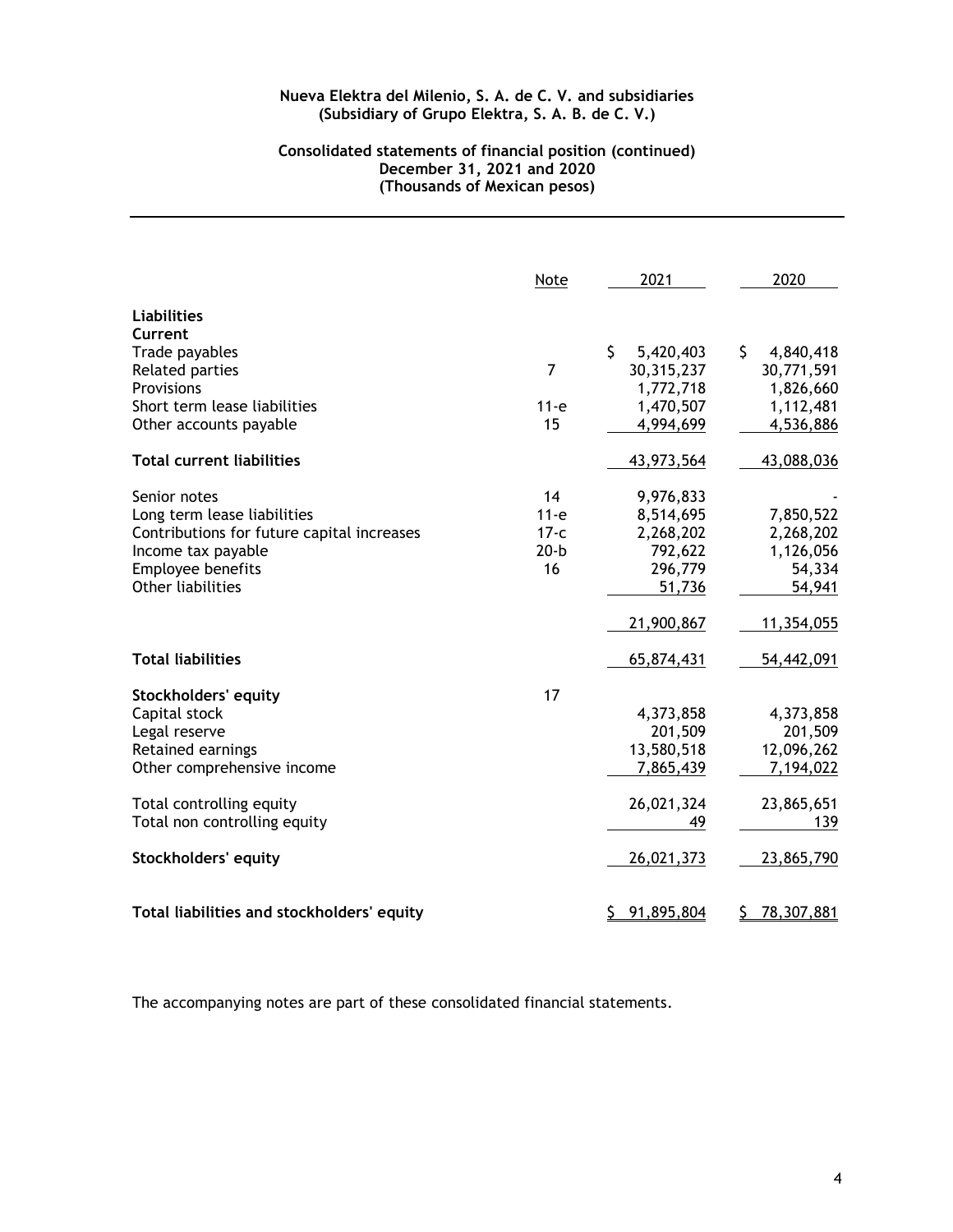#### **Consolidated statements of comprehensive income (see Note 1) For the years ended December 31, 2021 and 2020 (Thousands of Mexican pesos)**

|                                                                                                                                                                           | Note     | 2021                                                        | 2020                                                           |
|---------------------------------------------------------------------------------------------------------------------------------------------------------------------------|----------|-------------------------------------------------------------|----------------------------------------------------------------|
| Net sales and revenue from services<br>Cost                                                                                                                               | 7 and 18 | \$69,013,732<br>37,068,936                                  | \$66,777,161<br>31,478,297                                     |
| <b>Gross profit</b>                                                                                                                                                       |          | 31,944,796                                                  | 35,298,864                                                     |
| Selling and administrative expenses<br>Depreciation and amortization<br>Other income, net                                                                                 | 7        | 25,985,905<br>3,520,737<br>(122, 330)                       | 27,564,452<br>3,249,919<br>(289, 576)                          |
|                                                                                                                                                                           |          | 29,384,312                                                  | 30,524,795                                                     |
| <b>Profit from operations</b>                                                                                                                                             |          | 2,560,484                                                   | 4,774,069                                                      |
| Comprehensive financial results:<br>Interest income<br>Interest expense<br>Exchange loss, net<br>Gain (loss) on investments                                               | 7        | 2,580,458<br>(2,084,113)<br>(19, 883)<br>137,194<br>613,656 | 2,335,919<br>(1,624,833)<br>(130, 765)<br>(71, 417)<br>508,904 |
| Equity in the net profit of associated<br>companies                                                                                                                       | 12       | 57,129                                                      | 63,330                                                         |
| Profit before income tax                                                                                                                                                  |          | 3,231,269                                                   | 5,346,303                                                      |
| Income tax                                                                                                                                                                | 20       | (616, 380)                                                  | (1,034,354)                                                    |
| Profit before discontinued operations                                                                                                                                     |          | 2,614,889                                                   | 4,311,949                                                      |
| Loss from discontinued operations                                                                                                                                         | 13       | (130, 743)                                                  | (658, 055)                                                     |
| Net profit for the year                                                                                                                                                   |          | 2,484,147                                                   | 3,653,893                                                      |
| Other comprehensive income:<br>Exchange gains arising on translation of foreign<br>operations in subsidiaries and associates and<br>actuarial losses on employee benefits | $17-g$   | 671,376                                                     | 1,121,874                                                      |
| Total comprehensive income for the year                                                                                                                                   |          | \$<br>3,155,523                                             | \$<br>4,775,767                                                |
| (Loss) profit for the year attributable to:<br>Non-controlling interest<br>Controlling interest                                                                           |          | \$<br>(49)<br>2,484,196<br>2,484,147                        | \$<br>(133)<br>3,654,026<br>\$<br>3,653,893                    |
| Total comprehensive (loss) income attributable to:<br>Non-controlling interest<br>Controlling interest                                                                    |          | \$<br>(90)<br>3,155,613<br>\$<br>3,155,523                  | \$<br>(160)<br>4,775,927<br>\$<br>4,775,767                    |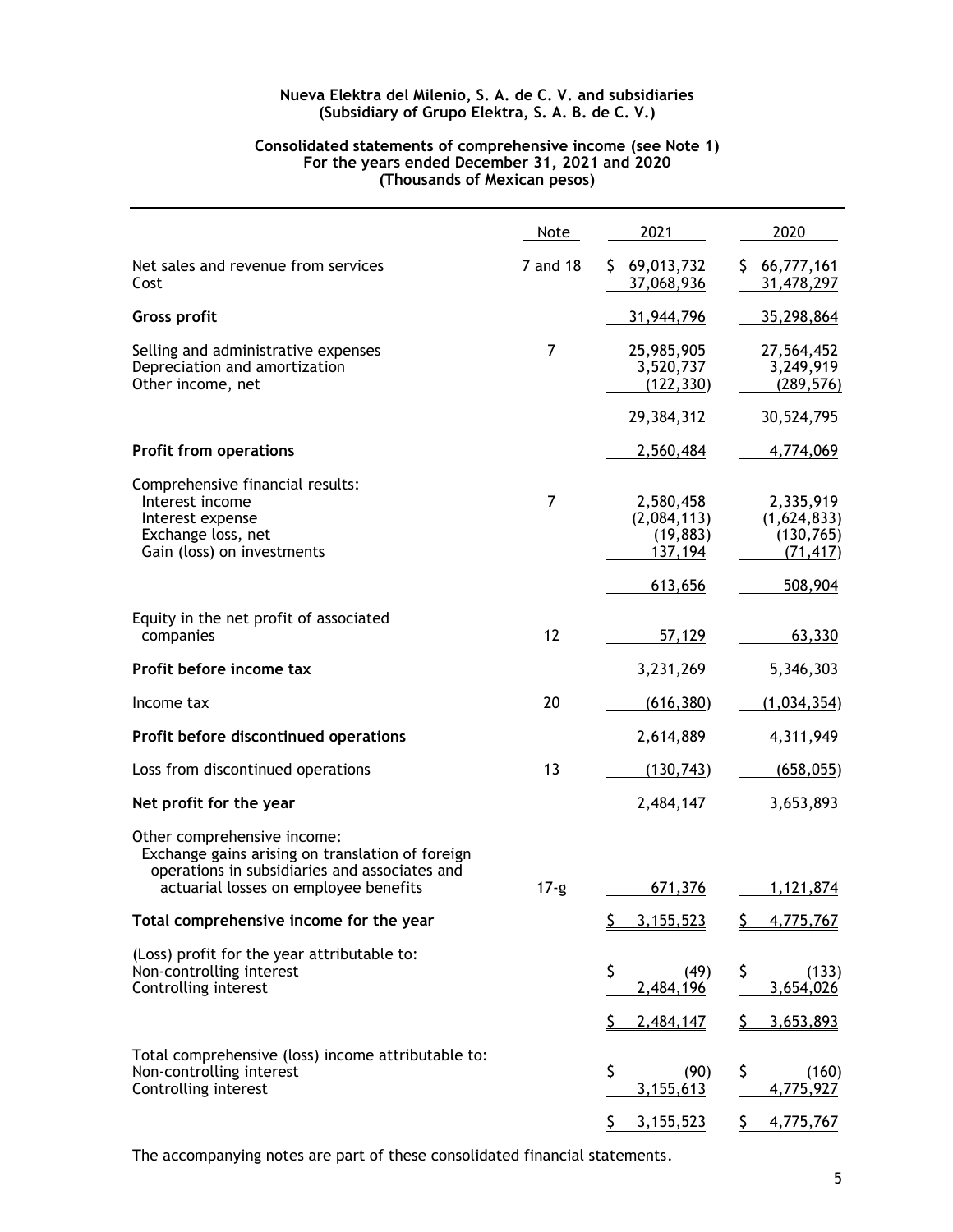**Consolidated statements of changes in stockholders' equity For the years ended December 31, 2021 and 2020 (Thousands of Mexican pesos)**

|                                                                   | Capital stock | Legal reserve | Retained<br>earnings      | Other<br>comprehensive<br>income | Total<br>controlling<br>equity | Total non<br>controlling<br>equity | Total<br>equity           |
|-------------------------------------------------------------------|---------------|---------------|---------------------------|----------------------------------|--------------------------------|------------------------------------|---------------------------|
| Balances at December 31, 2019<br>Payment of dividends (Note 17-b) | 4,373,858     | 201,509       | 10,642,236<br>(2,200,000) | 6,072,121                        | 21,289,724<br>╰<br>(2,200,000) | 299                                | 21,290,023<br>(2,200,000) |
| Comprehensive income for the year<br>$(17-g)$                     |               |               | 3,654,026                 | 1,121,901                        | 4,775,927                      | (160)                              | 4,775,767                 |
| Balances at December 31, 2020<br>Payment of dividends (Note 17-b) | 4,373,858     | 201,509       | 12,096,262<br>(999, 940)  | 7,194,022                        | 23,865,651<br>(999, 940)       | 139                                | 23,865,790<br>(999, 940)  |
| Comprehensive income for the year<br>$(17-g)$                     |               |               | 2,484,196                 | 671,417                          | 3,155,613                      | (90)                               | 3, 155, 523               |
| Balances at December 31, 2021                                     | 4,373,858     | 201,509       | 13,580,518                | 7,865,439                        | 26,021,324                     | 49                                 | 26,021,373                |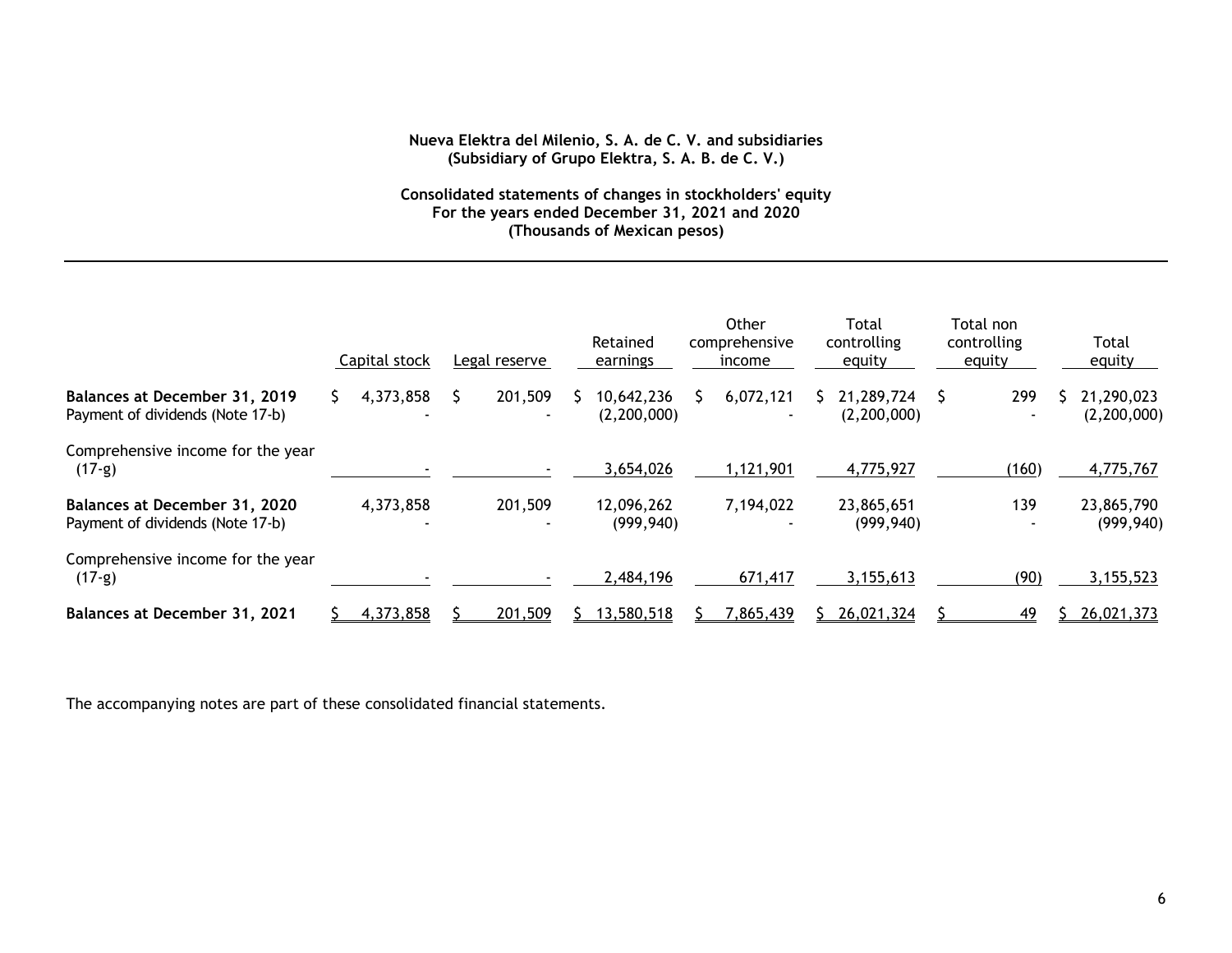# **Consolidated Statements of cash flows For the years ended December 31, 2021 and 2020 (Thousands of Mexican pesos)**

|                                                      | 2021            |     | 2020          |
|------------------------------------------------------|-----------------|-----|---------------|
| <b>Operating activities</b>                          |                 |     |               |
| Profit before income tax                             | \$<br>3,231,269 | \$. | 5,346,303     |
| Items related to investment activities:              |                 |     |               |
| Depreciation and amortization                        | 3,520,737       |     | 3,249,919     |
| Equity in net profit of associates, net              | (57, 129)       |     | (63, 330)     |
| Interest income                                      | (2,580,458)     |     | (2, 335, 919) |
| Other items not realized                             | (72, 775)       |     | (18, 196)     |
| (Gain) loss investment valuation                     | (171, 643)      |     | 71,417        |
| Items related with financing activities:             |                 |     |               |
| Interest expense                                     | 2,084,113       |     | 1,624,833     |
|                                                      | 5,954,114       |     | 7,875,027     |
| Variations in:                                       |                 |     |               |
| Increase in inventories                              | (2,585,705)     |     | (216, 893)    |
| Increase receivable and others assets                | (3,808,339)     |     | (207, 539)    |
| Increase (decrease) in liabilities                   | 1,389,403       |     | (2, 550, 833) |
| Income tax payment                                   | (2,778,852)     |     | (419, 528)    |
| Net cash flows from operating activities             | (1,829,379)     |     | 4,480,234     |
| Investment activities                                |                 |     |               |
| (Increase) decrease in Investments                   | (5, 554, 245)   |     | 2,695,408     |
| Investment in stores, furniture and equipment        | (1,794,847)     |     | (951, 894)    |
| Collection for the sale of furniture and equipment   | 1,997           |     | 234           |
| Interest collected                                   | 1,685,872       |     | 1,417,202     |
| Net cash flows from investment activities            | (5,661,223)     |     | 3,160,950     |
| Cash flows to apply in financing activities          | (7, 490, 602)   |     | 7,641,184     |
| <b>Financing activities</b>                          |                 |     |               |
| Proceeds from debt, Senior Notes                     | 10,112,400      |     |               |
| Lease payments                                       | (2,422,955)     |     | (1,996,995)   |
| Payment of dividends                                 | (999, 940)      |     | (2, 200, 000) |
| Interest paid                                        | (708, 219)      |     | (312, 799)    |
| Net cash flows from financing activities             | 5,981,286       |     | (4, 509, 794) |
| Net (decrease) increase in cash and cash equivalents | (1,509,316)     |     | 3,131,390     |
| Effect of exchange rate changes on cash              |                 |     |               |
| and cash equivalents                                 | 41,490          |     | (309, 149)    |
| Cash and cash equivalents at beginning of year       | 6,258,984       |     | 3,436,743     |
| Cash and cash equivalents and at end of the year     | 4,791,158       |     | 6,258,984     |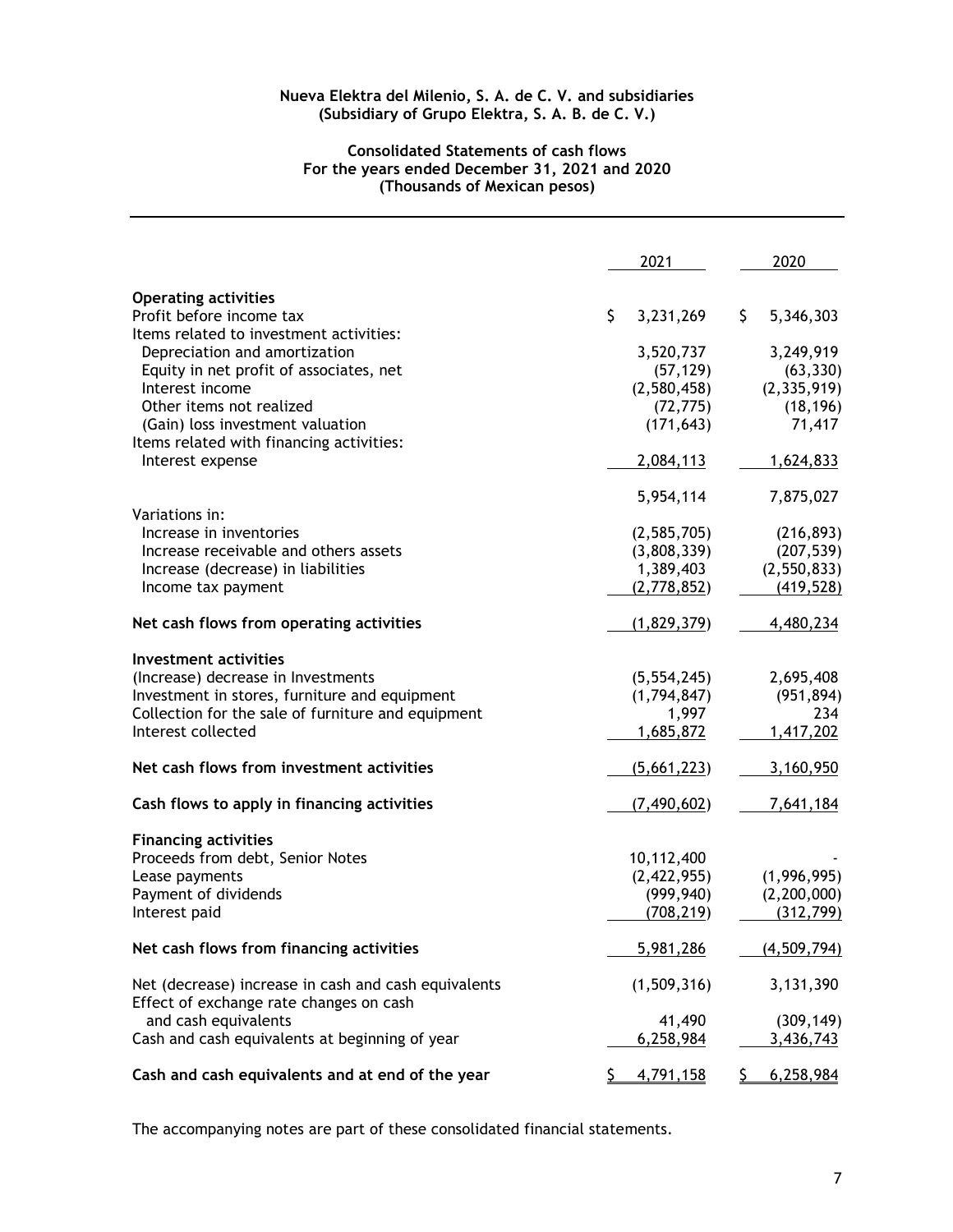#### **Notes to the consolidated financial statements For the years ended December 31, 2021 y 2020 (Thousands of Mexican Pesos)**

## **1. Activity**

The main activity of Nueva Elektra del Milenio, S. A. de C. V. (NEM) and subsidiaries (the Company), (subsidiary of Grupo Elektra, S. A. B. de C. V.), is the sales of motorcycles, consumer electronics furniture, household appliances, mobile phones, telephony, transportation equipment and computers, among other products, as well as provision of electronic money transfers, extended warranties and mobile phone airtime among other services, through a chain of 1,253 stores in Mexico and Central America; and affiliate lending and services provider.

The income from money transfers represents: i) the commissions paid by Western Union, Vigo, Orlani, BTS, MG, among others to the Company, originated by the transfers collected at the points of sale, ii) the commissions collected for transfers in the country and iii) international remittances made through Grupo Elektra, S. A. B. de C. V. ("Grupo Elektra" or "Elektra") commercial and financial network. Both types of commissions are recorded as income as services are rendered.

Headquarters are located in: Av. Ferrocarril de Río Frío N° 419-CJ, Col. Fraccionamiento Industrial del Moral, Delegación Iztapalapa, C.P. 09010, Mexico City.

Relevant event

Impact of the COVID-19 Pandemic

On March 11, 2020, the World Health Organization categorized the outbreak of SARS-CoV2 (COVID-19) as a pandemic. Subsequently, on March 30, 2020, the Mexican federal government declared a health emergency, announcing the implementation of several protective measures, including the suspension of any and all non-essential activities and a voluntary lockdown. Similar protective measures, including the suspension of any and all non-essential activities, have been implemented in certain Mexican states and in Mexico City in 2020.

As of the date of this report, we have growth rates that place us below pre-pandemic levels, with inflation data above the Central Bank's target, with expectations of interest rate hikes in the near future, so the impact on the Company's results in the long term, both directly and indirectly, through repercussions on customers, counterparties, suppliers and other stakeholders, will depend, among others, on the duration of the COVID-19 pandemic, compliance with the vaccination plan, the appearance of variants that may lead authorities to take protective measures, such as suspension of non-essential activities and confinement.

The Mexican commercial sector in general has been significantly affected by the containment measures imposed in response to the COVID-19 pandemic, and retailers that do not have a mature strategy for their digital channels were the hardest hit. The COVID-19 pandemic drove the growth of e-commerce, which partly offset the impact of COVID-19 on the Company's business and financial performance, given the investment in the onmi-channel strategy and digital channels launched by the Company more than four years ago.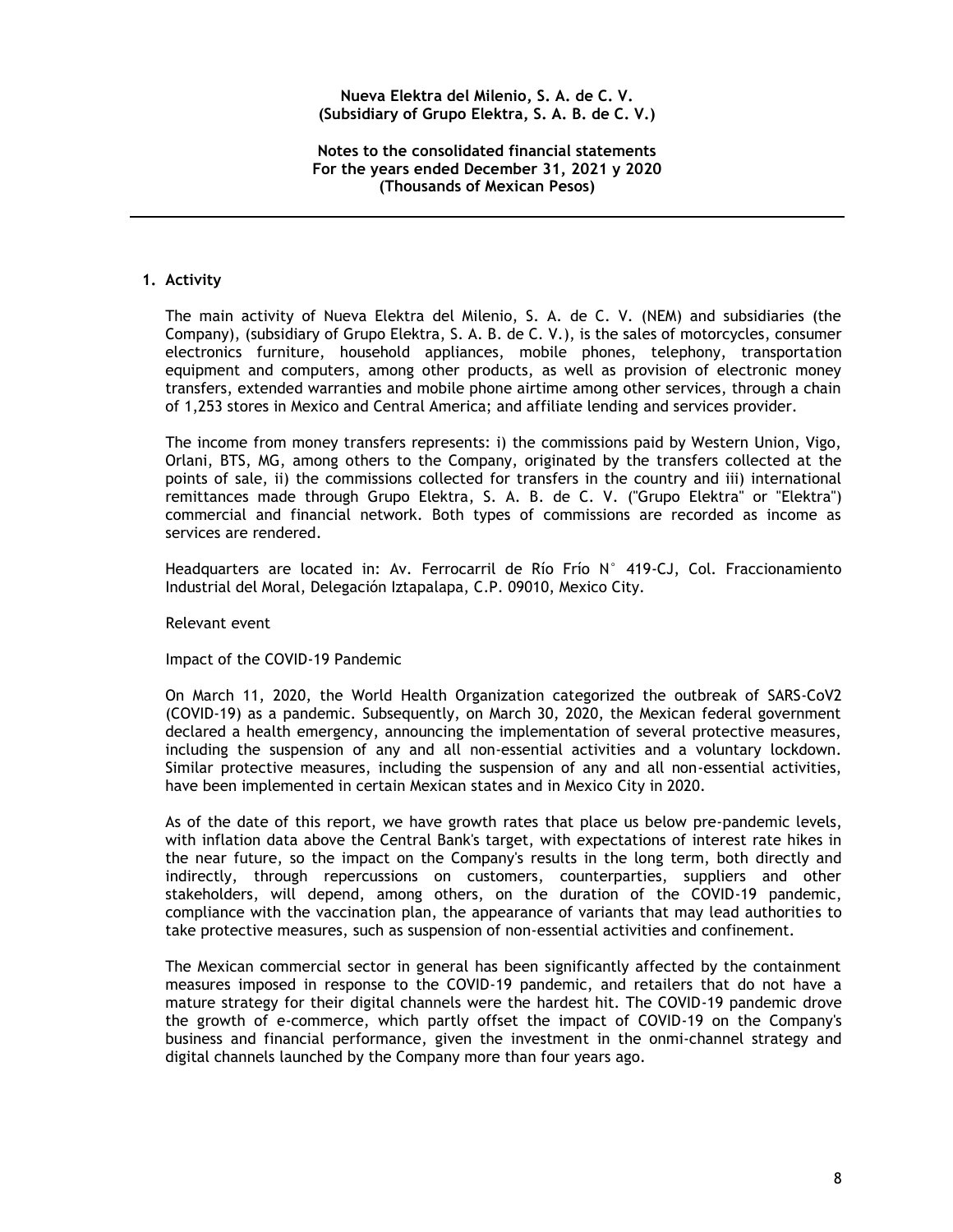On the other hand, we continue to take steps at our touchpoints to protect their customers and their employees from exposure to COVID-19. Among such measures, each Elektra store has implemented certain restrictions or requirements for its in-store customers, including:

- mandatory wearing of masks;
- disinfecting customers' hands before entering the store with an alcohol-based disinfectant provided by the store;
- measuring body temperature;
- disinfecting shoes with special wet carpets at the entrance; and
- limiting occupation.

#### Outsourcing Law

On April 23rd, 2021 the Mexican Official Gazette published a legislation in which modifies the article 123 of the Political Constitution of Mexico, as well as the Federal Labor Law, the Federal Fiscal Code, Income Tax Law, Value Added Tax Law, among other legal dispositions, which prohibits personnel outsourcing for the activities that are part of the corporate purposes or the main economic activity of the Company.

Therefore, at close date for 2021 the Company shows labor obligations by the concept of seniority premium and severance of 4,528 employees that were hired directly by NEM during the second semester of 2021.

#### **2. Basis of preparation of consolidated financial statements**

a. Compliance with financial reporting standards

Until December 31, 2020 NEM was a private company and prepared non-consolidated financial statements to comply with legal and tax provisions requiring the presentation of the Company's financial statements as an independent legal entity and for their presentation to the Shareholders' Meeting, therefore, they did not include the consolidation of the financial statements of its subsidiaries, which were recognized under the equity method. Consolidated financial statements were not presented as they met the exception requirements for a sub-controller, established in NIF B-8 "Consolidated or combined financial statements".

On January 20, 2021, NEM, as originator, issued series 2021-1 Fixed Rate Notes Due 2028 ("Senior Notes") for US\$ 500 million (see Note 14), because of that the company prepare since such date consolidated financial statements, in accordance with the Mexican Financial Reporting Standard NIF B-8 "Consolidated or combined financial statements".

The accompanying consolidated financial statements have been prepared in accordance with Mexican Financial Reporting Standards, (NIF for its acronym in Spanish), issued by the Mexican Council of Financial Reporting Standards (CINIF for its acronym in Spanish).

## b. Use of estimates

The preparation of the financial statements in accordance with Mexican Financial Reporting Standards requires the use of certain estimations and assumptions to measure some amounts of the consolidated financial statements and to make the disclosures required therein. However, the actual results may differ from such estimations, therefore it is considered that the estimations and assumptions used where the adequate under the circumstances.

The relevant key assumptions used in the determination of accounting estimates are reviewed periodically, and the relative effects, if any, are recognized in the same period and in the future periods affected. The key estimates are described in the following notes: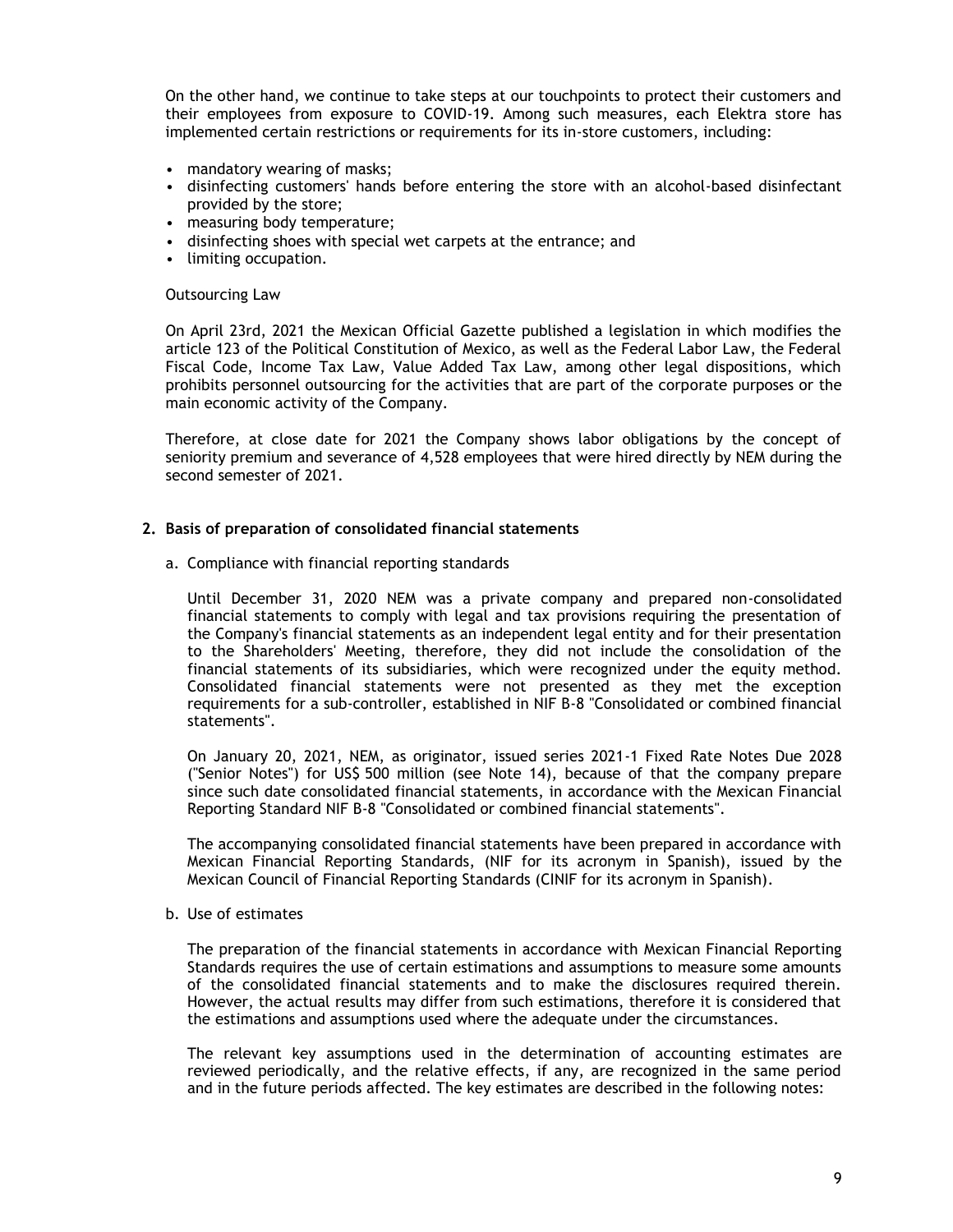- Note 3-c Accounts receivable and allowance for expected credit losses. Evaluation of the probability of non-payment of accounts receivable.
- Note 3-g Allowance for inventory impairment losses. Determination of the net realizable value.
- Note 3-i Investments in shares of subsidiaries and associates. Investment impairment.
- Note 3-j Impairment in the value of long live assets and their disposal.
- Note 3-k Leases. Determination of the incremental financing rate.
- Note 3-l Provisions. Identification and quantification of present obligations, determination of the present value of the obligation.
- Note 3-m Revenue recognition. Assessment of the timing of revenue recognition, over time or at a point in time, estimate of expected returns.
- Note 3-o Income tax. Provision of taxes on multiple jurisdictions.
- Note 3-p Employee benefits. Key actuarial assumptions.
- Note 3-r Contingencies. Assessment of the likelihood and amount of outgoing cash flows.
- c. Functional and reporting currency

The reporting currency in which is presented the consolidated financial statements of the Company is the Mexican peso. Since the Company maintains investments in subsidiaries abroad, the items included in the financial statements of each one of the entities comprising the Company are measured in the currency of the primary economic environment where each entity operates, that is, its "functional currency". The Company is exposed to a foreign currency translation risk.

For disclosure purposes in the consolidated financial statements and related notes, when reference is made to pesos or "\$", it refers to Mexican pesos, and when it refers to dollars, it refers to dollars of the United States of America.

d. Consolidation

The consolidated financial statements comprise the financial statements of NEM and its subsidiaries together with the equity in the net results of associates. The results of subsidiaries sold or acquired are included in the statement of comprehensive income to, or from the date on which control is transferred.

1. Subsidiaries

A subsidiary is an entity controlled, directly or indirectly, by NEM. Control is effective if, and only if, the following criteria is met:

- Power over the subsidiary.
- Exposure or rights, to variable returns from its involvement with the subsidiary.
- The ability to use its power over the subsidiary to affect the amount of the Company's returns.

For the purposes of consolidation, accounting policies of subsidiaries have been changed where necessary to ensure consistency with the policies adopted by the Company.

When NEM ceases to have control, any retained interest in the entity is re-measured at its fair value at the date when control is lost; the change in carrying amount is recognized in profit or loss. The fair value is the initial carrying amount for the purposes of subsequently accounting for the retained interest as an associate, joint venture or financial asset. In addition, any amounts previously recognized in other comprehensive income in respect of that entity are accounted for as if the group has directly disposed of the related assets or liabilities. This may mean that amounts previously recognized in other comprehensive income are reclassified to profit or loss.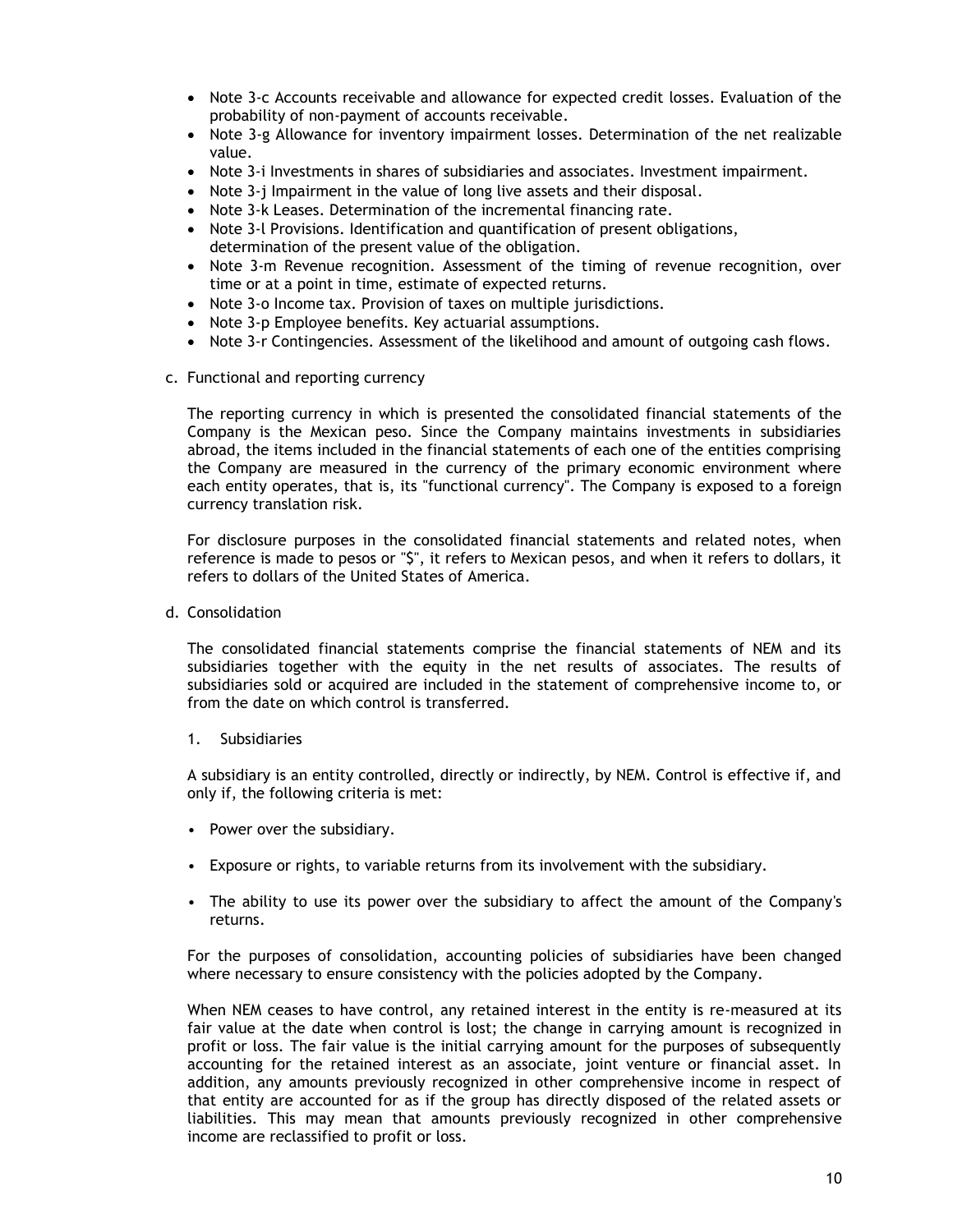Balances and transactions between the companies have been eliminated in consolidation.

The main subsidiaries of NEM are the following:

| Company                                                                                                          | Percentage<br>of equity $(\%)$ | Activity                       |
|------------------------------------------------------------------------------------------------------------------|--------------------------------|--------------------------------|
| Elektra de Guatemala, S. A., a Guatemalan entity                                                                 | 100%                           | Retail                         |
| Comercializadora EKT, S. A. de C.V., a Honduran entity<br>EKT International Investment, Zrt., a Hungarian entity | 100%<br>100%                   | Retail<br>Intercompany lending |

#### 2. Associates

Associates are all entities over which the Company has significant influence but not control, that is, the faculty to just only participate in decisions of the financial and operating policies. It is presumed that significant influence exists if the Company possess directly or indirectly, 25% or more of the voting power in the associate, unless it can be clearly demonstrated that there is no such influence or that for other circumstances, a less participation, could be consider the existence of significant influence.

Investments in associates are initially recognized at cost and are subsequently accounted for using the equity method. The Company's investment in associates includes goodwill identified at time of purchase.

The Company's share of profits or losses after acquisition is recognized in the statement of comprehensive income, except when the losses exceed the Company's investment in the associate.

If there is objective evidence that the investment in an associate is impaired, the carrying amount of the investment is subject to impairment tests, by comparing the recoverable amount and the carrying value of the investment, which is recognized together with the participation in the results of associates.

The main associates companies of NEM are the following:

| Company                                                         | Percentage<br>of equity $(\%)$ | Activity                |
|-----------------------------------------------------------------|--------------------------------|-------------------------|
| Proveedora AOS de Servicios, S. A. de C. V., a Mexican entity   | 33.5%                          | Collection services     |
| Banco Azteca de Honduras, S. A., a Honduran entity              | 29.1%                          | <b>Banking services</b> |
| Inmuebles Ardoma, S. A. de C. V., a Mexican entity              | 10.2%                          | Real estate             |
| Aero Taxis Metropolitanos, S. A. de C. V., a Mexican entity     | 5.0%                           | Air taxi services       |
| Mercadotecnia Tezontle, S. A. de C. V., a Mexican entity        | 5.2%                           | Administrative services |
| Compañía Operadora de Teatros, S. A. de C. V., a Mexican entity | 4.6%                           | Real estate             |

## e. Segment information

The financial information regarding business segments operated by the Company, whose operating results are reviewed in decision-making, is presented in Note 21.

## f. Translation of foreign currency

According to the NIF - B15 "The effects of changes in foreign exchange rates", transactions in foreign currencies are recorded at the exchange rates prevailing on the dates on which they are entered into. Assets and liabilities denominated in these currencies are stated in local currency, applying the exchange rates prevailing as of the date of the financial position statement. Differences arising from fluctuations in the exchange rates between the dates on which transactions are entered into and those on which they are settled or valued at the close of the period are applied to the results of the period.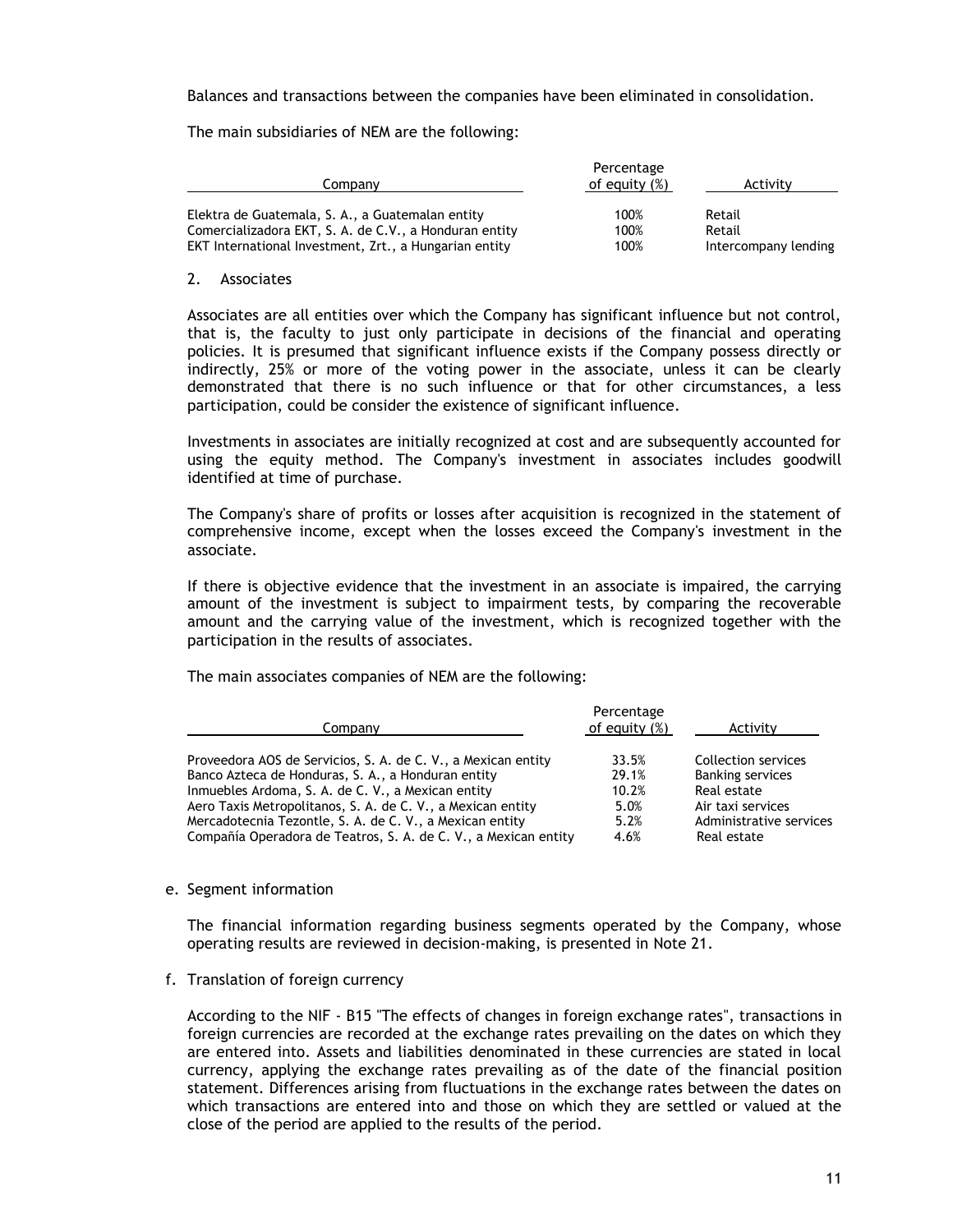The financial statements of the subsidiary companies abroad maintain a registry currency that matches the functional currency, which served as the base to convert foreign operations to the Company's presentation currency, considering that in these cases there was a noninflationary environment. The accumulated effect originated by the translation of such financial statements is presented within the stockholders' equity in the accumulative effect of foreign currency translation.

g. Consolidated statement of comprehensive income

The consolidated comprehensive income is presented in a single statement that includes the items that make up the net income or loss, including the other comprehensive results and the participation in the other comprehensive results of other entities.

Ordinary costs and expenses are presented according to their function because it is the practice of the sector to which the Company belongs to and allows knowing the gross profit margin.

Additionally, the operating income item is presented, this heading is the result of decreasing the net sales and sales income with the cost of sales and general expenses. This item is included since it contributes to a better understanding of the economic and financial performance of the Company. In addition, other expenses are included as it is considered convenient to present the amounts of activities that are not directly related to the Company's activities.

h. Consolidated cash flows statements

The consolidated statements of cash flows were prepared using the indirect method which consists in presenting the income before income taxes, then the changes on the working capital, investment activities and lastly the finance operation.

## **3. Summary of significant accounting policies**

The main accounting policies adopted in the preparation of the consolidated financial statements are set out below. The policies have been consistently applied to the previous year presented in this consolidated financial statements, unless otherwise stated.

a. Cash and cash equivalents

They are measured at fair value and consist mainly of cash for the Company's operations, high liquidity deposits which are easily convertible in cash and subject to non-significant risks of changes in their value. Interests accrued and gains and losses in their measurement are presented in the statement of comprehensive income, as part of the comprehensive financing result.

## b. Investment in financial Instruments

The classification of financial instruments in which the Company has invested depends on the business model used for the management of investments and the contractual terms of the cash flows. As a consequence of the business model, investments in financial instruments are classified as follows:

Financial instruments held to collect principal and interest. See Note 3-d.

Financial instruments held to collect or trade. These are financial instruments in which the investment objective is to obtain a profit in its sale when it is convenient or to collect the contractual cash flows in order to obtain a gain on the contractual interest they generate. These instruments are measured at fair value and changes in their value are recognized through other comprehensive income, after affecting the year's net income or loss as follows: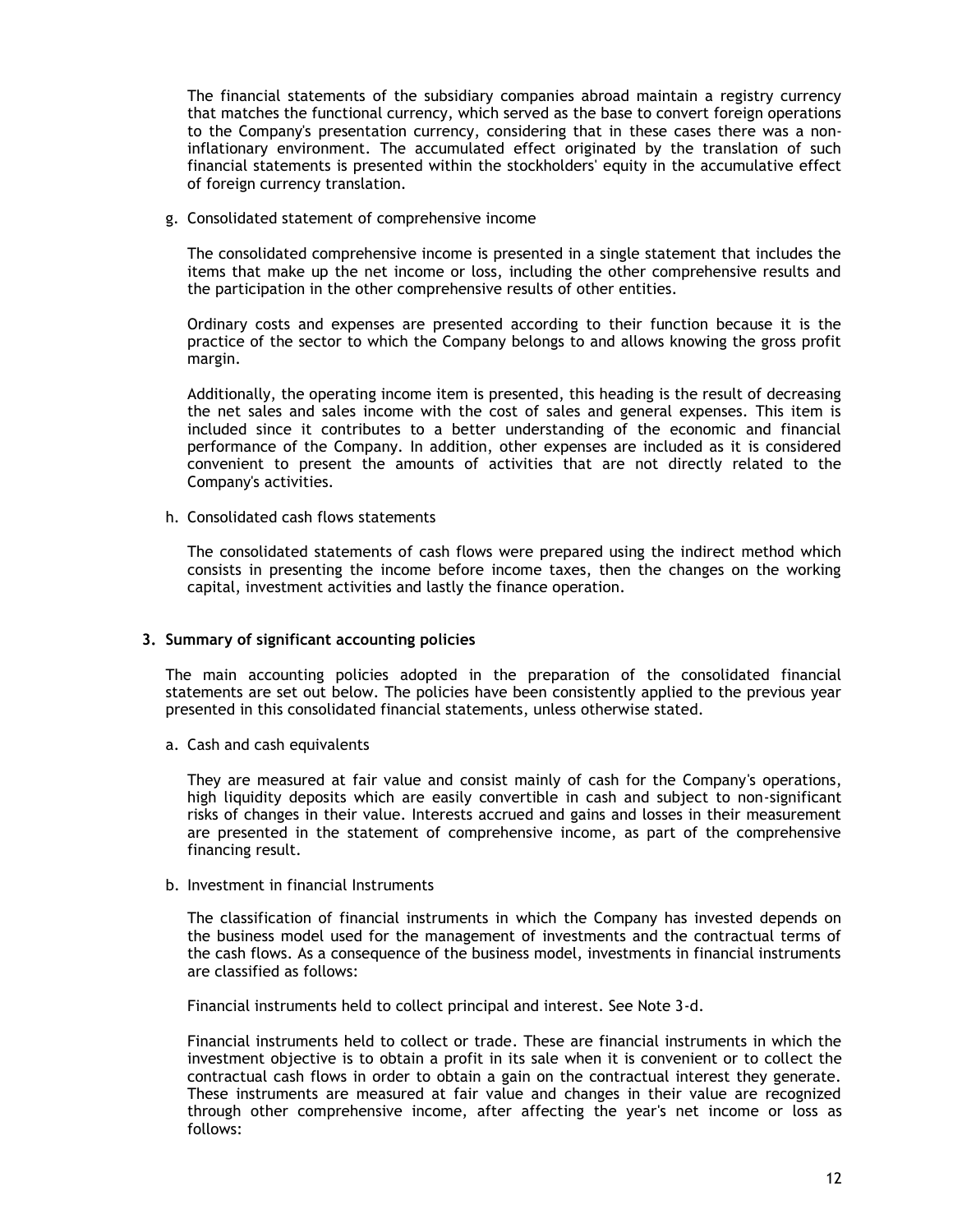- i. Interests accrued at the effective interest rate.
- ii. Exchange gains or losses when they occur.
- iii. Decreases in its value which are attributable to impairment due to expected credit losses of the financial instrument.

Financial instruments held for trading

Financial instruments held for trading. These are financial instruments in which the investment objective is to generate profits between their purchase and sale prices. These instruments are measured at fair value and changes in their value are recognized through profit and loss.

c. Accounts receivable and allowance for expected credit losses

Accounts receivable are generated from the sale of goods and services, as well as other activities and are recognized initially at fair value, and subsequently at amortized cost, which is equal to the nominal value of the contract which supports them, net of provisions for returns and discounts, and the estimate for expected credit losses for impairment in accounts receivable.

The Company established an account policy for the creation of an estimate for impairment of accounts receivable on the basis of expected credit losses during the expected life of the financial instruments. During this process, the Company assesses the likelihood of default for accounts receivable at the time of their recognition in accordance with its historical experience and subsequently adjusts it based on current credit conditions and future macroeconomic factors, such as the growth of domestic product, unemployment rates and inflation, which the Company considered could affect the likelihood of default by its customers.

When the Company confirms that an account receivable will not be recovered, the net carrying value of the account receivable is cancelled against the applicable estimation.

d. Financial instruments held to collect principal and interest (IFCPI for its acronym in Spanish)

The Company classifies financial instruments as IFCPI when the objective of the business model is to hold said instruments to collect the contractual cash flows and the terms of the agreement include established dates to collect said cash flows, which relate exclusively to payments of principal and interest on the amount of principal pending payment.

The IFCPI are originated from the sale of goods or services and are recognized initially at the fair value of the estimated cash flows to be received from principal and interests.

Subsequent to their initial recognition, IFCPI are measured at amortized cost including increases due to the effective interest accrued, the decreases due to the amortization of the costs of transaction and other items collected in advance such as commissions and interest, and the decreases due to the collection of principal and interests and the cancellations or discounts.

Amortized cost and effective interest method

The effective interest method is used in the calculation of the amortized cost of financial instruments to distribute their income or expense by an effective interest during the expected life of the financial instruments.

e. Prepaid expenses

Prepaid expenses are recorded based on the value paid of goods or services to be received and are presented in the short or long term in view of the classification of the destination item. Advance payments for services, freights and leases are recognized in the results of the period in which services are received.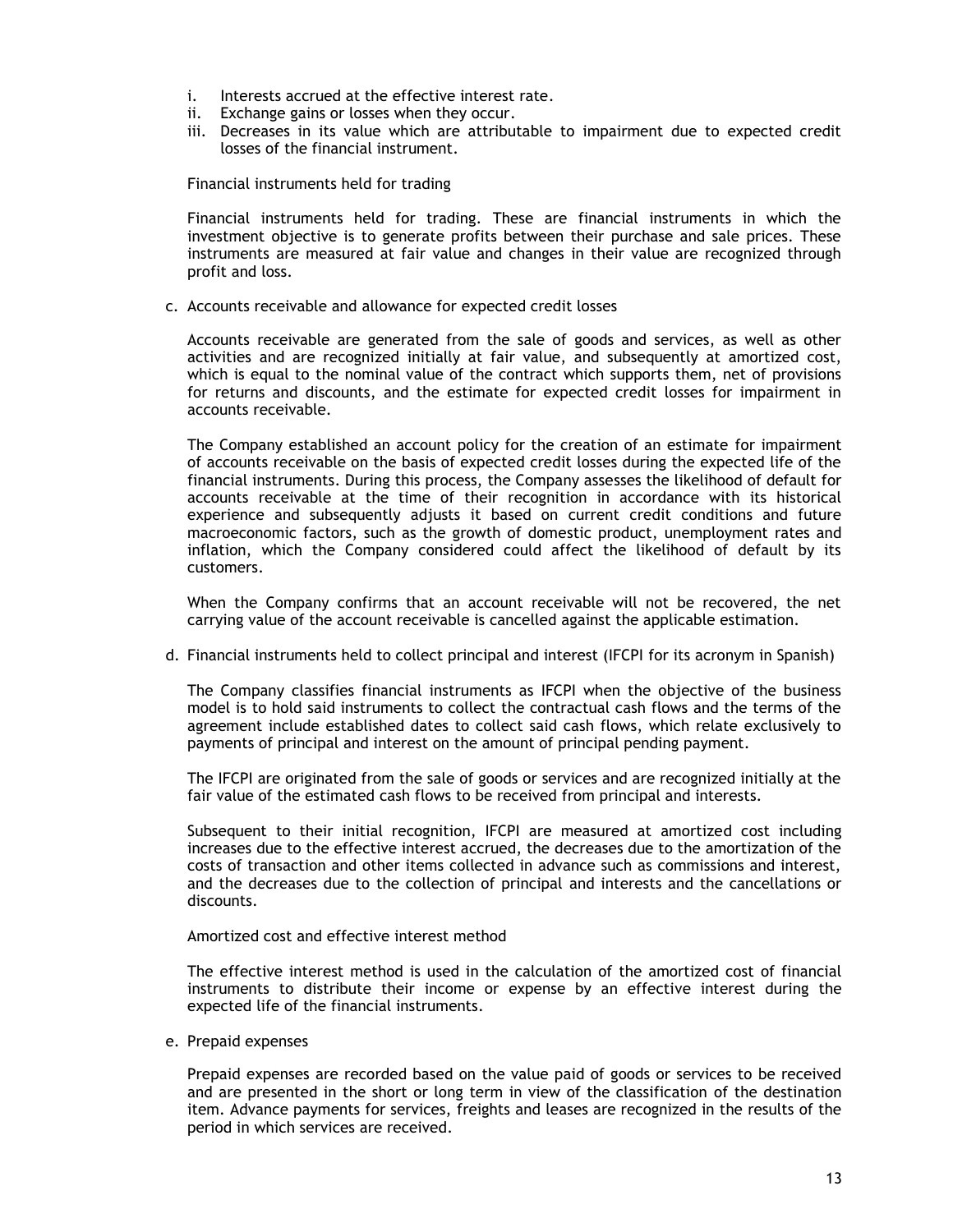f. Inventories and cost of sales

Inventories are recorded at the lowest of their acquisition cost or their net realizable value, and are valued under the average costs allocation formula.

The cost of sales represents the cost of inventories at the time of sale, increased, if applicable, by reductions in the net realizable value of inventories during the year.

g. Allowance for inventory impairment losses

It follows the practice of creating an estimate for losses due to impairment, obsolescence, slow movement and other causes that indicate that the use or realization of the products that are part of the inventory will be less than their net carrying value.

The amount of any penalty for impairment losses on inventories, to be valued at their net realizable value and all losses on inventories must be recognized as cost of sales in the period in which the losses occur. The result of any reversal of impairment losses as a result of increases in the net realizable value should be recognized as a decrease in cost of sales in the period in which the reversal occurs.

h. Investment in stores, furniture and equipment

Investments in stores, furniture and equipment are recorded at acquisition cost, and until December 31, 2007, they were updated by applying factors derived from the National Consumer Price Index (INPC).

Depreciation is calculated using the straight-line method based on the estimated useful live of assets.

|                                    | Annual rate % |
|------------------------------------|---------------|
|                                    |               |
| Computer equipment                 | 30 and 33     |
| Furniture and equipment            | 10            |
| Storehouse equipment               |               |
| Communication equipment and others | 10 and 20     |

Amortization of the investment in stores is calculated using the straight-line method based on initial monthly balances in periods that do not exceed five years. (See Note 10)

Maintenance and minor repair expenses are recorded in the net income and loss when incurred.

The Company performs most of its operations in leased properties, through renewable lease contracts.

i. Investment in shares of subsidiaries and associates

Associated companies are all entities over which the Company has significant influence but not control, that is, the power to participate in the decisions of financial and operating policies. Investments in shares in associated companies and subsidiaries are initially recognized at acquisition cost, and are subsequently valued using the equity method.

In the event that there is objective evidence that the investment in an associate has been impaired, the carrying amount of the investment is subject to impairment tests, such as the difference between the recovery value and the carrying amount of the investment.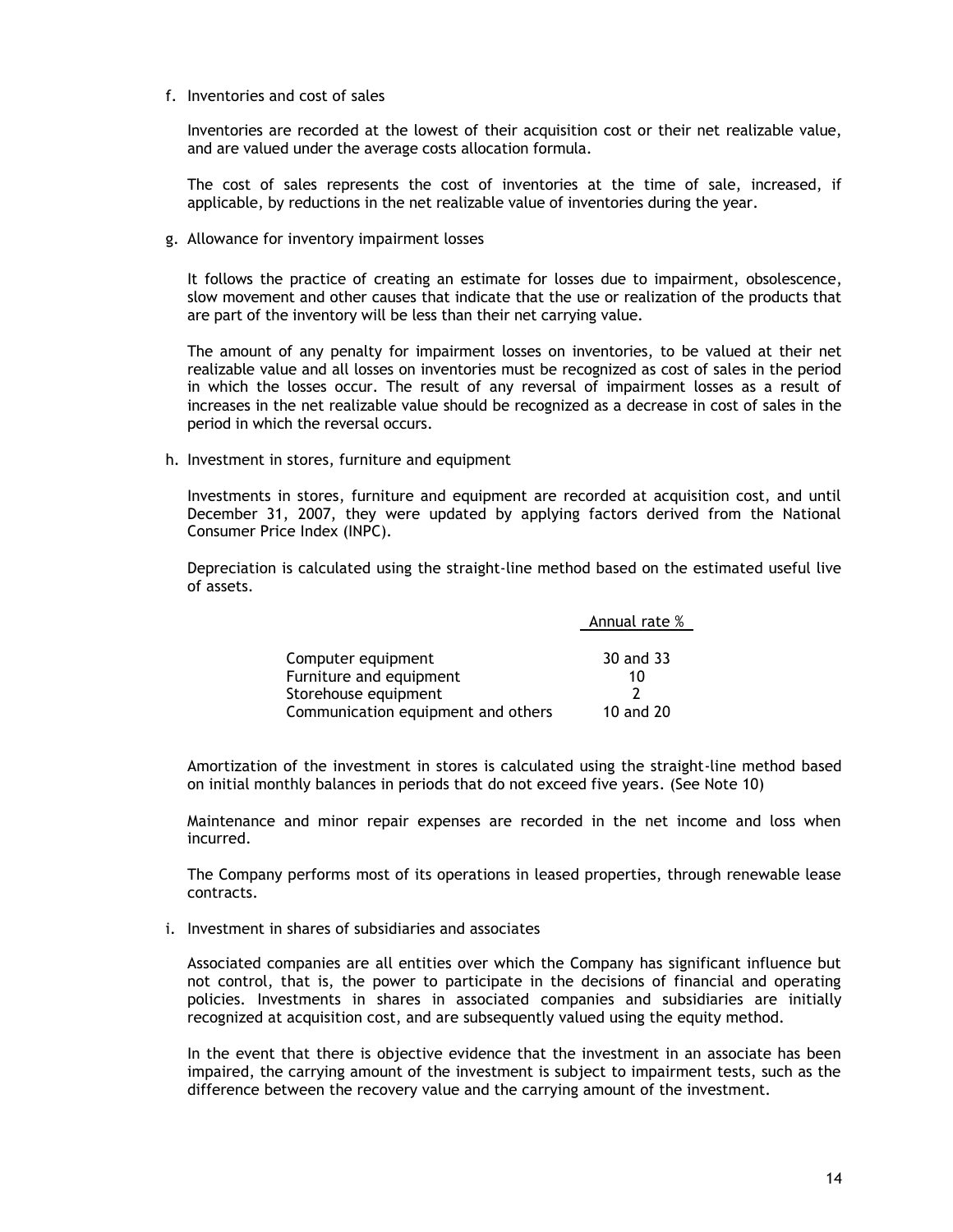j. Impairment in the value of long lived assets and their disposal

The values of the long-lived assets are periodically evaluated to determine the existence of indications that these values exceed their recovery value. The realizable value represents the amount of potential income reasonably expected to be obtained as a result of the use of these assets. If it is determined that restated values are excessive, the Company records the allowances necessary to reduce them to their recoverable value. When the Company intends to sell the assets, the latter are presented in the financial statements at their restated or realizable value, whichever is lower.

k. Leases

Leases are those contracts where there is an identified asset, all the economic benefits from use of the asset are obtained and the Company had the right of to direct use of the asset.

In determining whether the Company obtains substantially all the economic benefits from use of the asset, it is only considered the economic benefits that arise use of the asset, not those incidental to legal ownership or other potential benefits. In addition, the Company considers whether the supplier has substantive substitution rights, if it is the case, the contract is not a lease.

The Company accounts for a contract, or a portion of a contract, as a lease when it transfers the right to use an asset for a period of time in exchange for consideration.

In determining whether the Company has the right to direct use of the asset, the Company considers whether it directs how and for what purpose the asset is used throughout the period of use. If there are no significant decisions to be made because they are predetermined due to the nature of the asset, the Company considers whether it was involved in the design of the asset in a way that predetermines how and for what purpose the asset will be used throughout the period of use. If the contract or portion of a contract does not satisfy these criteria, the Company applies other applicable NIF rather than NIF D-5.

All leases are accounted for by recognizing a right-of-use asset and a lease liability, except for leases of low value assets; and leases with a duration of 12 months or less.

Lease liabilities are measured at the present value of the future lease payments to be made, discounted using implicit interest rate in the lease unless this is not readily determinable, in which case the Company's incremental borrowing rate on commencement of the lease is used. Variable lease payments are only included in the measurement of the lease liability if they depend on an index or rate. In such cases, the initial measurement of the lease liability assumes the variable element will remain unchanged throughout the lease term. Other variable lease payments are expensed in the period to which they relate.

Subsequent to initial measurement lease liabilities increase as a result of interest accrued at a constant rate on the balance outstanding and are reduced for lease payments made. Right-of-use assets are amortized on a straight-line basis over the remaining term of the lease or over the remaining economic life of the asset, what is expected to happen first.

When the Company renegotiates the contractual terms of a lease, the accounting depends on the nature of the modification:

- i. If the renegotiation results in one or more additional assets being leased for an amount commensurate with the standalone price for the additional rights-of-use obtained, the modification is accounted for as a separate lease in accordance with the above policy.
- ii. In all other cases where the renegotiated increases the scope of the lease (whether that is an extension to the lease term, or one or more additional assets being leased), the lease liability is premeasured using the discount rate applicable on the modification date, with the right-of-use asset being adjusted by the same amount.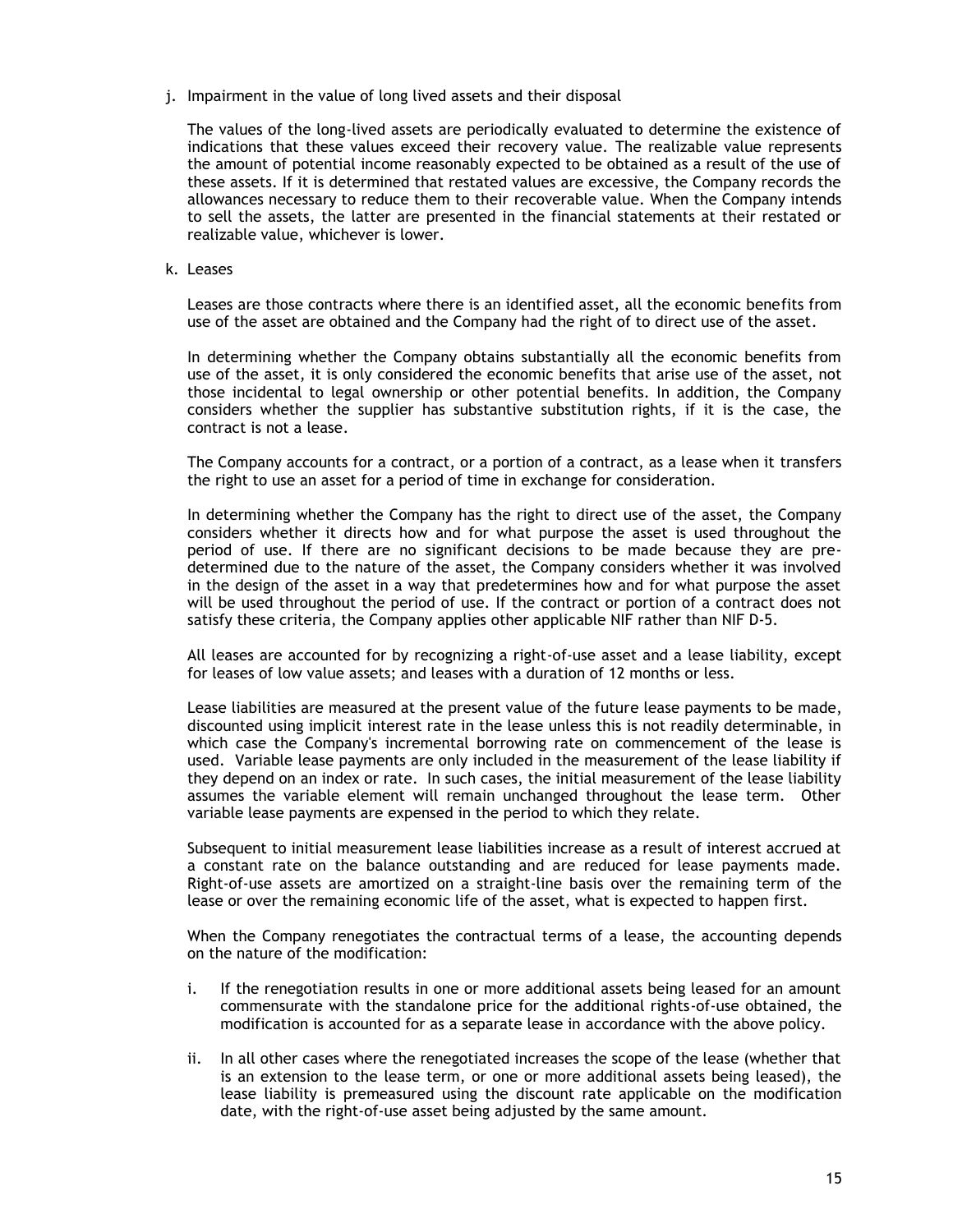- iii. If the renegotiation results in a decrease in the scope of the lease, both the carrying amount of the lease liability and right-of-use asset are reduced by the same proportion to reflect the partial of full termination of the lease with any difference recognized in profit or loss of the year. The lease liability is then further adjusted to ensure its carrying amount reflects the amount of the renegotiated payments over the renegotiated term, with the modified lease payments discounted at the rate applicable on the modification date. The right-of-use asset is adjusted by the same amount.
- l. Provisions

Provisions are recognized if, as a result of a past event, there is a present legal or assumed obligation that can be estimated reliably and it is probable that an outflow of economic benefits will be necessary to settle the obligation.

m. Revenue recognition

Performance obligations and timing of revenue recognition

The majority of the Company's revenue is derived from retail sales with revenue recognized at a point in time when control of the goods has transferred to the customer.

This is generally when the goods are delivered to the customer. There is limited judgement needed in identifying the point control passes: once physical delivery of the products to the agreed location has occurred, the Company no longer has physical possession, usually will have a present right to payment (as a single payment on delivery) and retains none of the significant risks and rewards of the goods in question.

Some goods sold by the Company include warranties which require the Company to either replace or mend a defective product during the warranty period if the goods fail to comply with agreed-upon specifications. The warranty period is 15 days. In accordance with NIF D-1, such warranties are not accounted for as separate performance obligations and hence no revenue is allocated to them.

## Determining the transaction price

Most of the Company's revenue is derived from fixed price contracts and therefore the amount of revenue to be earned from each contract is determined by reference to those fixed prices. Exceptions are as follows:

- Some contracts provide customers a limited right of return. Historical experience allows the Company to reliably estimate the value of the assets to be returned and to restrict the amount of income that is recognized, so that it is highly probable that a reversal of previously recognized income will not occur when the goods are returned.
- The income from money transfers represents the commissions paid by Western Union, Vigo, Orlandi, BTS, MG, among others to the Company, originated by the transfers collected at the points of sale, plus the participation that corresponds to the Company in the exchange gain. These commissions are recorded as income as services are rendered.
- Administrative services revenue is recognized in the accounting period in which the service is rendered.
- n. Foreign currency balances and transactions

Foreign currency transactions are recorded at the applicable exchange rate in effect at the transaction date. Monetary assets and liabilities denominated in foreign currency are translated into Mexican pesos at the applicable exchange rate in effect at the nonconsolidated financial statements date. The exchange rate fluctuations are recognized in the statement of income of the year.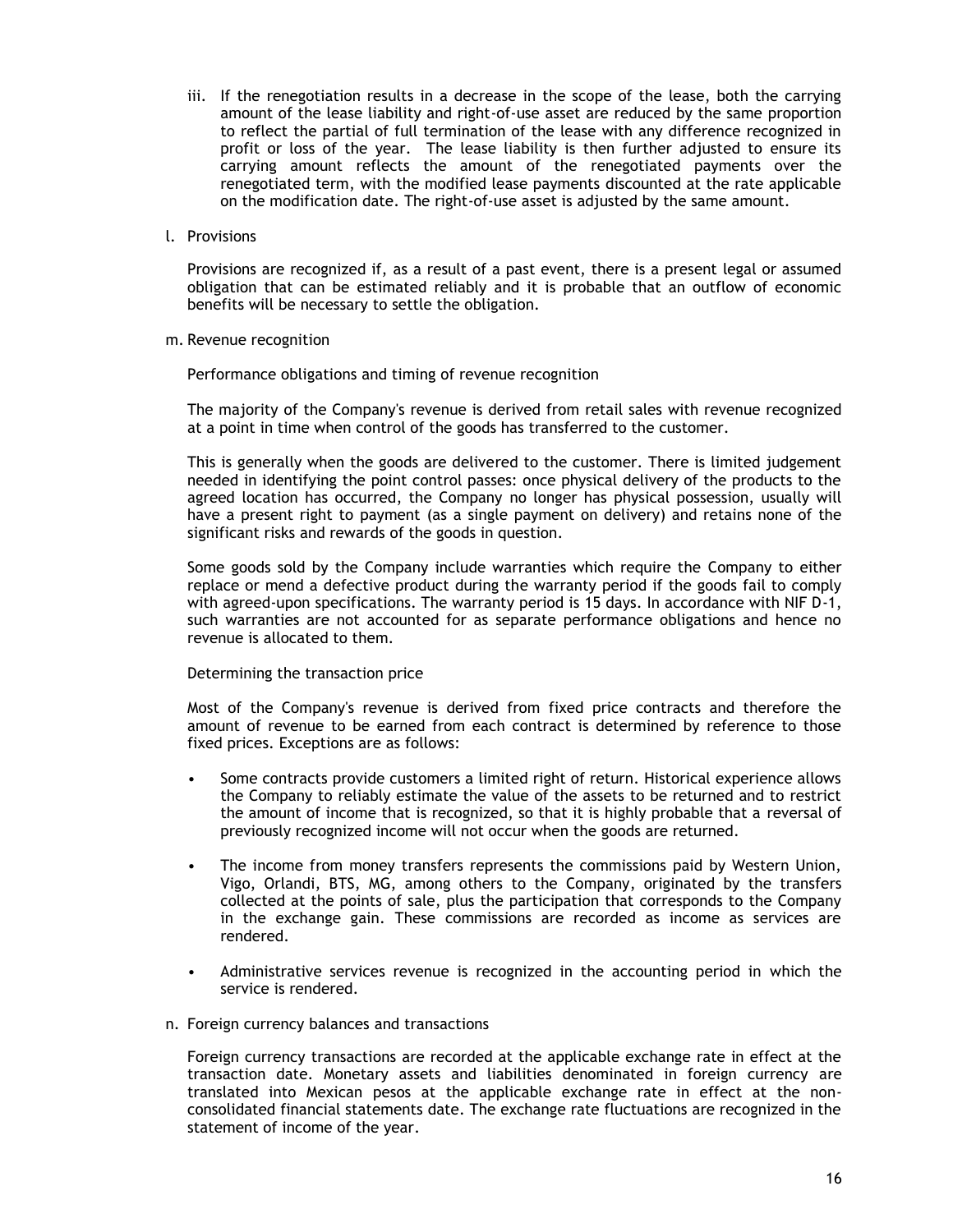The financial statements of the subsidiaries and associated companies abroad maintain a recording currency that coincides with their functional currency, which served as the basis for converting foreign operations to the Company's reporting currency, causing a translation effect in the foreign currency at the end of each year, whose accumulated effect as of December 31, 2021 and 2020, amounted to \$ 7,886,709 and \$ 7,194,022, respectively, and was presented in the statement of changes in non-consolidated stockholders' equity in the accumulated effect of translation, which is included in the other comprehensive results.

o. Income tax

The income tax is determined according to the current tax provisions, recorded in the results of the year in which it is incurred, except those arising from a transaction that is recognized in the other comprehensive income or directly in a stockholders' equity heading.

Deferred taxes are determined based on the assets and liabilities method, which consists of comparing the accounting and tax values of assets and liabilities, from which temporary differences arise, both deductible and cumulative. All resulting temporary differences, including the benefit of tax losses to be amortized, are subject to the corresponding tax rate and recognized as a deferred asset or liability. Deferred tax assets are recorded only when there is a high probability of recovery.

When there is uncertainty over income tax treatment on the tax base of assets and liabilities, the tax treatment of certain transactions and other tax assumptions, the Company:

- i. Determine whether uncertain tax treatments should be considered separately, or together with other uncertain tax treatments, based on which approach provides better predictions of the resolution.
- ii. Determine if it is probable that the tax authorities will accept the uncertain tax treatment; and
- iii. If it is probable that the uncertain tax treatment should not be accepted, measure the tax uncertainty based on the most likely amount or expected value, depending on whichever method better predicts the resolution of the uncertainty. This measurement is required to be based on the assumption that the tax authority will examine amounts they have a right to examine and have full knowledge of all related information when making those examinations.
- p. Employee benefits

The liabilities derived from benefits granted by the Company to its employees are determined as follows:

- a. Liabilities for direct short-term benefits are recognized as they are earned, based on the present salaries, expressed at their nominal value.
- b. The retirement benefits under the defined benefits scheme require actuarial assumptions to measure the obligations contracted and the expense corresponding to each period, and also there is the possibility of obtaining actuarial profits or losses. They are measured using the projected unit credit method by considering the present value of the obligation to the date of the statement of consolidated financial position.

The valuation of employee benefits is carried out by independent specialists based on actuarial studies. Among others, the following assumptions that could have an important impact are used: (i) discount rates, (ii) expected salaries' increase rates, (iii) the expected real growth rates of the fund, and (iv) rotation and mortality rates based on recognized charts.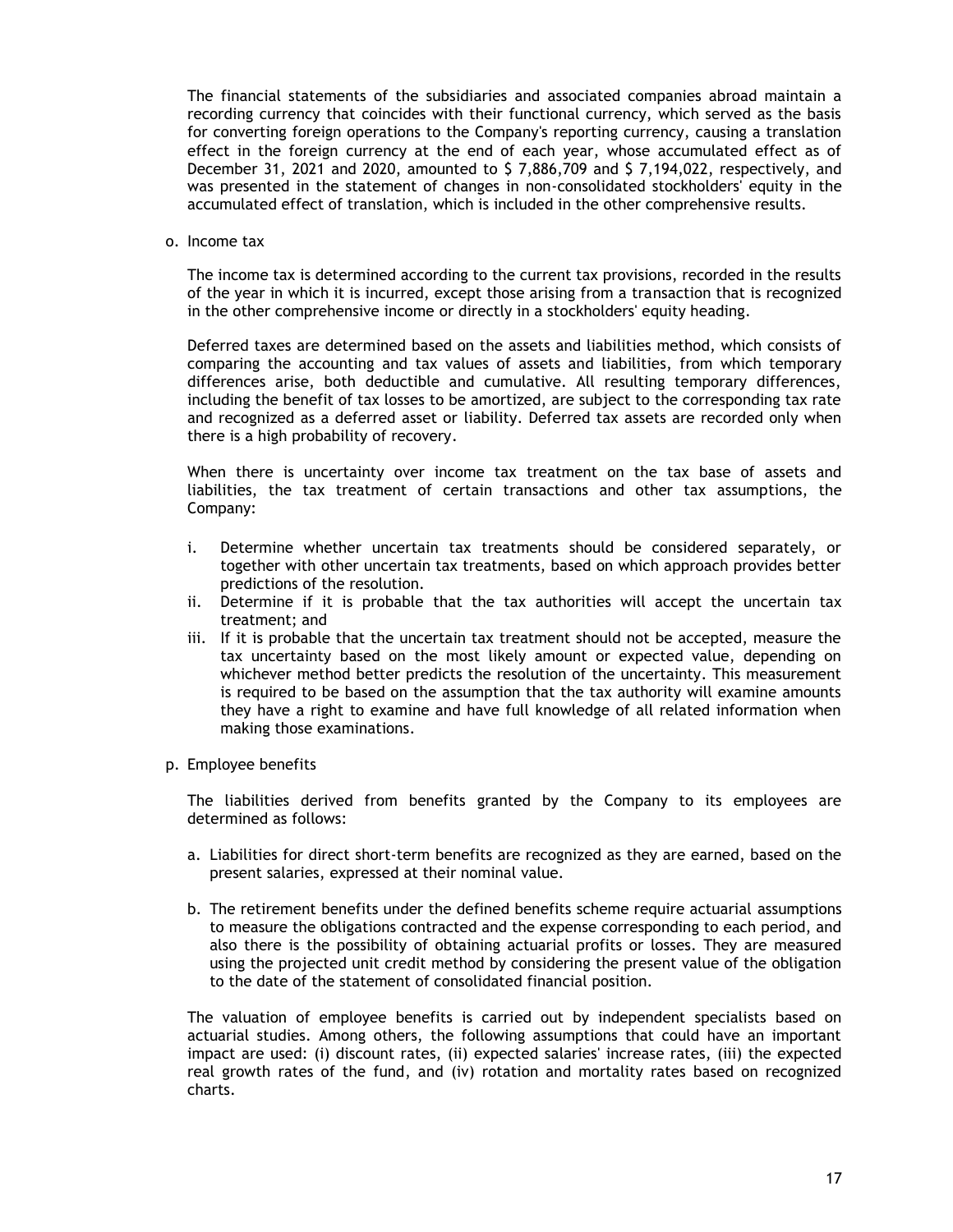The company determines the deferred Employee Profit Sharing (PTU, for its acronym in Spanish) based on the Financial Reporting Standard D-3 "Employee Benefits" (NIF D-3), using the assets and liabilities method when there are temporary differences. When the Company considers, according to its projections, that PTU in subsequent years will be less than 10% of profit calculated in accordance with the guidelines of the Federal Labor Law (LFT), the corresponding asset is not recognized (if there would be), since it is uncertain that the temporary difference will be realized.

q. Debt instruments at amortized cost

Securities at amortized cost are those securities held for collecting contractual cash flows, which give rise to cash flows on certain dates, which are only payments of principal and interest on the amount of the unpaid principal, which are initially recorded at their acquisition, and they are subsequently measured by using the effective interest rate method and are subject to impairment. Gains and losses are recognized in income when the asset is derecognized in accounts, modified, or becomes impaired.

r. Contingencies

Significant obligations or losses related to contingencies are recognized when their effects are likely to materialize and there are reasonable elements for their quantification. If these reasonable elements do not exist, their disclosure is included qualitatively in the notes to the non-consolidated financial statements. Contingent income, profits or assets are recognized until the moment that certainty will be realized.

## **4. Risk management**

The Company is exposed through its operations to the following financial risks:

- Foreign exchange risk

The Company is exposed to risks that arise from its use of financial instruments. This note describes the Company's objectives, policies and processes for managing those risks and the methods used to measure them. Further quantitative information in respect of these risks is presented throughout these financial statements.

There have been no substantive changes in the Company's exposure to financial instrument risks, its objectives, policies and processes for managing those risks or the methods used to measure them from previous periods unless otherwise stated in this note.

a. Principal financial instruments

The principal financial instruments used by the Group, from which financial instrument risk arises, are as follows:

- Cash and cash equivalents
- Accounts receivables
- Investments in securities
- Accounts payable to suppliers
- b. General objectives, policies and processes

The Board has overall responsibility for the determination of the Group's risk management objectives and policies and, whilst retaining ultimate responsibility for them, it has delegated the authority for designing and operating processes that ensure the effective implementation of the objectives and policies to the Group's finance function. The Board receives monthly reports from the Company's Financial Administration through which it reviews the effectiveness of the processes put in place and the appropriateness of the objectives and policies it sets. The Company's internal auditors also review the risk management policies and processes and report their findings to the Audit Committee.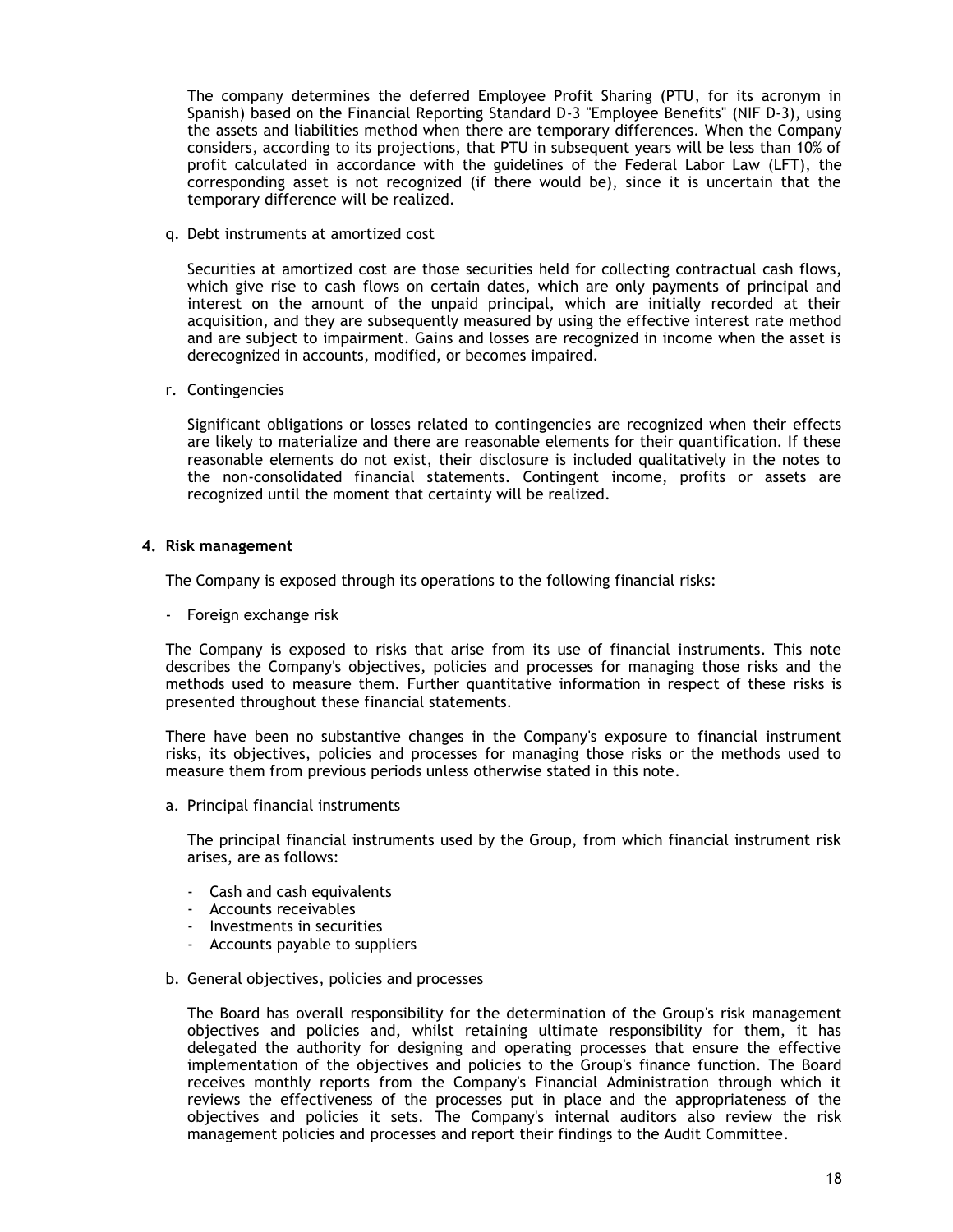#### Foreign exchange risk

Foreign exchange risk arises when the Company enters into transactions denominated in a currency other than their functional currency. Where the Company has liabilities denominated in a currency other than their functional currency and has insufficient reserves of that currency to settle them, cash already denominated in that currency will, where possible, be transferred from elsewhere within the Company's subsidiaries.

In order to monitor the continuing effectiveness of this policy, the Board receives a monthly forecast, analyzed by the major currencies held, of liabilities due for settlement and expected cash reserves.

## **5. Investments in securities**

|                                                                                    | 2021                               | 2020                              |
|------------------------------------------------------------------------------------|------------------------------------|-----------------------------------|
| Investments in high-liquidity securities<br>Debt securities<br>Capital instruments | 10,003,343<br>1,913,683<br>275,984 | 4,175,184<br>1,861,463<br>104,342 |
| <b>Total Investments</b>                                                           | 12,193,010                         | 6,140,989                         |
| Less, current investments                                                          | 10,279,327                         | 4,279,526                         |
| Non-Current investments                                                            | 1.913.683                          | 1,861,463                         |

#### **6. Accounts receivable, net**

Accounts receivable as of December 31, are integrated as follows:

|                                                                                                                                                      |     | 2021                                             | 2020                                             |
|------------------------------------------------------------------------------------------------------------------------------------------------------|-----|--------------------------------------------------|--------------------------------------------------|
| Trade receivables:<br>Sale of shares<br>Accounts receivable from remittance companies<br>Commissions for remittances<br>Wholesale and employee sales |     | \$<br>1,515,647<br>804,240<br>449,171<br>324,859 | \$<br>1,515,647<br>590,029<br>372,029<br>302,808 |
|                                                                                                                                                      |     | 3,093,917                                        | 2,780,513                                        |
| Estimate for expected credit losses:<br>Sale of shares                                                                                               | (1) | (1, 515, 647)                                    | (1, 515, 647)                                    |
| Accounts receivable from remittance companies<br>and commissions<br>Wholesale and employee sales                                                     | (2) | (19, 494)<br>(152, 440)                          | (19, 494)<br>(41, 341)                           |
|                                                                                                                                                      |     | (1,687,581)                                      | (1, 576, 482)                                    |
|                                                                                                                                                      |     | 1,406,336                                        | 1,204,031                                        |

(1) On August 6, 2013, the Company signed a sale contract with respect to 100% of the capital stock of Elektra de Argentina, S. A., for a total value of US \$ 80,000 to be collected in five exhibitions; and whenever the payment obligation by the buyers, unrelated parties, has expired in the amount of US \$ 72,000 \$  $(1,515,647)$ , a figure that has not been updated during the 2021 and 2020 financial years, as it is estimated at 100%, since the Company initiated the corresponding legal actions to obtain its collection.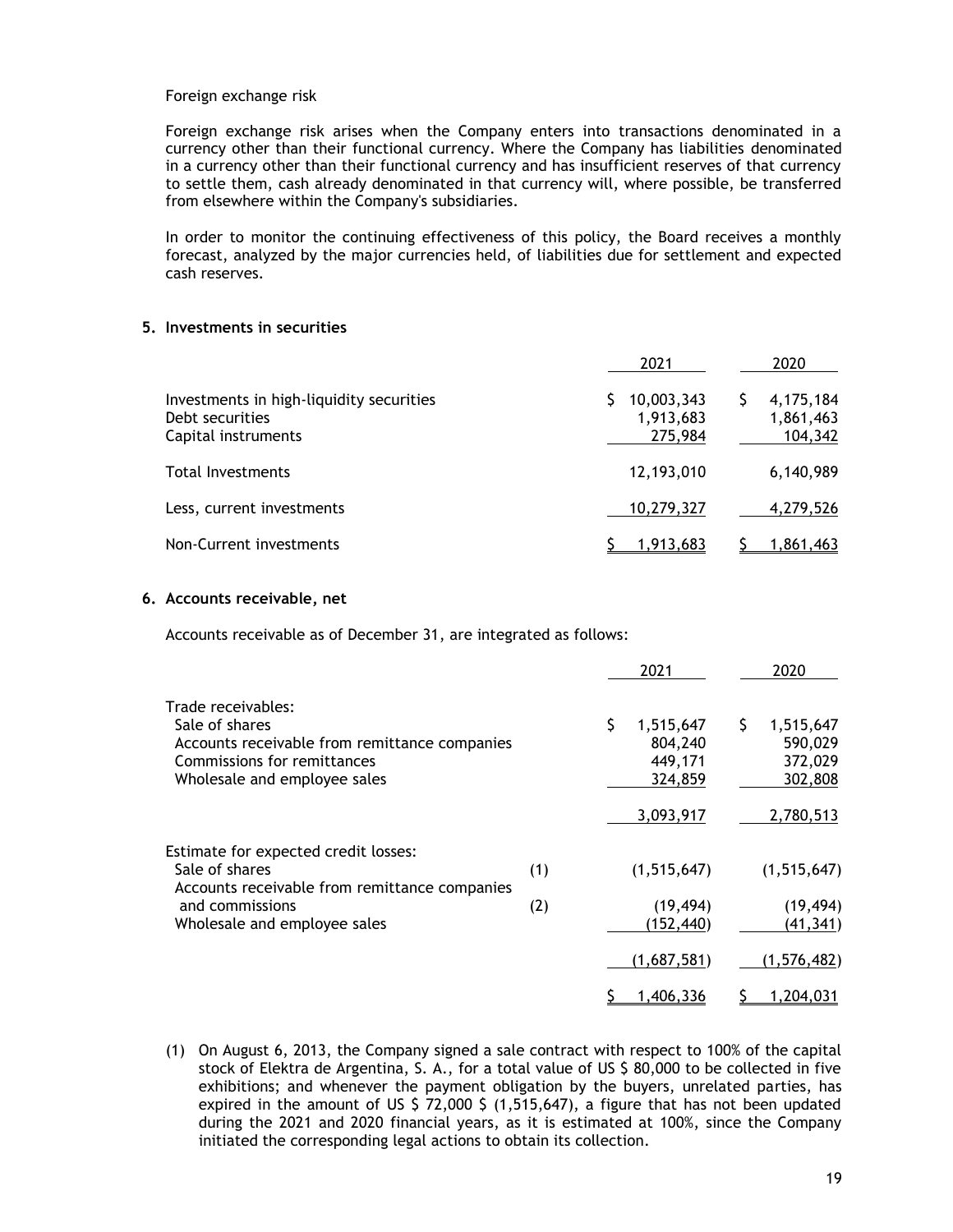(2) The company makes estimates for expected credit losses, preventing bankruptcies in operations that are not recognized by money transfer partners.

# **7. Related parties, net**

i. Balances with related parties

|                                                                       |   | 2021                   | 2020       |
|-----------------------------------------------------------------------|---|------------------------|------------|
| Accounts receivable:                                                  |   |                        |            |
| Grupo Elektra, S. A. B. de C. V.<br>Purpose Financial, Inc.           | S | 8,804,123<br>8,620,585 | 4,431,180  |
| Dirección y Administración Central, S. A. de C. V.                    |   | 5,958,257              | 6,829,198  |
| Intra Mexicana, S. A. de C. V.                                        |   | 2,846,072              | 2,640,777  |
| Selabe Motors, S. A. de C. V.<br>Operadoras en Servicios Comerciales, |   | 1,784,804              | 1,665,911  |
| S. A. de C. V.                                                        |   | 1,773,439              | 2,119,080  |
| <b>Others</b>                                                         |   | 3,221,587              | 2,721,307  |
|                                                                       |   | 33,008,867             | 20,407,453 |
| Long-term intercompany loans: (1)                                     |   | 5,820,872              | 16,852,077 |
|                                                                       |   | 38,829,739             | 37,259,530 |

(1) The Company, through its subsidiary EKT International Investment, Zrt., provides intercompany loans as detailed in the following schedule:

|                                                                                                                      | Amount<br><b>MxN</b>                   | Amount<br><b>USD</b> |                              |    | Maturity date                                          |
|----------------------------------------------------------------------------------------------------------------------|----------------------------------------|----------------------|------------------------------|----|--------------------------------------------------------|
| Grupo Elektra, S. A. B. de C. V.<br>(1)<br>Grupo Elektra, S. A. B. de C. V.<br>(2)<br>Purpose Financial, Inc.<br>(3) | S<br>716,352<br>2,136,776<br>2,967,744 | \$                   | 35,000<br>104,400<br>145,000 |    | March 30, 2023<br>November 10, 2023<br>January 5, 2024 |
| Long-term loans                                                                                                      | 5,820,872                              |                      | 284,400                      |    |                                                        |
| Interes rate: $libor + 4.35%$<br>(1)<br>Interes rate: $libor + 4.30%$<br>(2)<br>(3)<br>Interes rate: 8.28%           |                                        |                      |                              |    |                                                        |
|                                                                                                                      |                                        |                      | 2021                         |    | 2020                                                   |
| Accounts payable:                                                                                                    |                                        |                      |                              |    |                                                        |
| Elmex Superior, S. A. de C. V.                                                                                       |                                        | \$                   | 9,807,929                    | S. | 10,427,845                                             |
| Mercadotecnia Tezontle, S. A. de C. V.<br>Comercializadora de Motocicletas de Calidad,                               |                                        |                      | 5,378,996                    |    | 6,873,969                                              |
| S. A. de C. V.                                                                                                       |                                        |                      | 4,096,945                    |    | 4,006,044                                              |
| Mi Garantía Extendida, S. A. de C. V.                                                                                |                                        |                      | 2,156,446                    |    | 1,758,798                                              |
| Salinas y Rocha, S. A. de C. V.                                                                                      |                                        |                      | 2,009,691                    |    | 1,720,463                                              |
| Compañía Operadora de Teatros, S. A. de C. V.                                                                        |                                        |                      | 1,124,132                    |    | 2,397,799                                              |
| <b>Others</b>                                                                                                        |                                        |                      | 5,741,098                    |    | 3,586,673                                              |
|                                                                                                                      |                                        |                      | 30,315,237                   |    | 30,771,591                                             |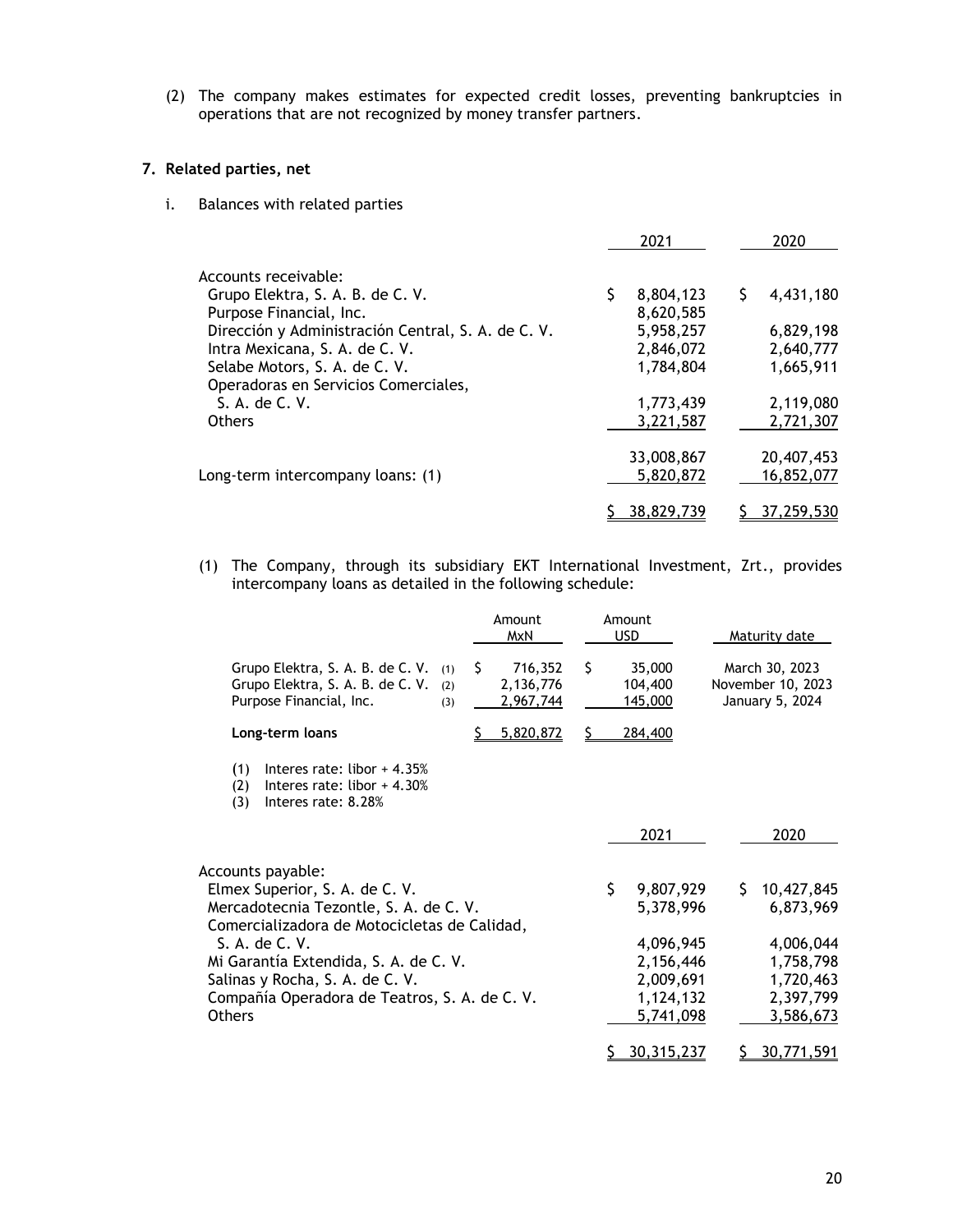# ii. Transactions with related parties

|                                                                                                                                                                                                                                                                                                                                                                                                | 2021                                                                                                                     | 2020                                                                                                                   |
|------------------------------------------------------------------------------------------------------------------------------------------------------------------------------------------------------------------------------------------------------------------------------------------------------------------------------------------------------------------------------------------------|--------------------------------------------------------------------------------------------------------------------------|------------------------------------------------------------------------------------------------------------------------|
| Income                                                                                                                                                                                                                                                                                                                                                                                         |                                                                                                                          |                                                                                                                        |
| <b>Inventory Sales:</b><br>Grupo Elektra, S. A. B. de C. V.<br>Operadoras en Servicios Comerciales, S. A. de C. V.<br>Salinas y Rocha, S. A. de C. V.<br><b>Others</b>                                                                                                                                                                                                                         | \$<br>12,373,970<br>494,506<br>228,306<br>70,144                                                                         | \$.<br>10,115,300<br>597,954<br>46,989<br>194,167                                                                      |
|                                                                                                                                                                                                                                                                                                                                                                                                | \$13,166,926                                                                                                             | 10,954,410                                                                                                             |
| Revenue from administrative services:<br>Banco Azteca, S. A. Institución de Banca Múltiple<br>Seguros Azteca, S. A. de C. V.<br>Comercializadora de Motocicletas de Calidad,<br>S. A. de C. V.<br>Afore Azteca, S. A. de C. V.<br>Elektra Satelital, S. A. de C. V.<br>Punto Casa de Bolsa, S. A. de C. V.<br><b>Others</b>                                                                    | S.<br>14,432,111<br>740,049<br>250,312<br>191,198<br>184,646<br>143,766<br>893,725                                       | 16,695,289<br>Ş.<br>758,298<br>255,321<br>353,985<br>263,279<br>176,110<br>1,658,731                                   |
| Interest income:<br>Grupo Elektra, S. A. B. de C. V.<br>Purpose Financial, Inc.<br>Banco Azteca, S. A. Institución de Banca Múltiple<br>Arrendadora Internacional Azteca, S. A. de C. V.<br>Others                                                                                                                                                                                             | 16,835,807<br>\$<br>1,294,949<br>900,515<br>77,714<br>13,150<br>16,870<br>S<br>2,303,198                                 | 20, 161, 013<br><u>S</u><br>\$<br>936,628<br>966,467<br>142,258<br>14,452<br>26,609<br>2,086,414<br>S                  |
| Other income:<br>Intra Mexicana, S. A. de C. V.<br>Operadoras en Servicios Comerciales, S. A. de C. V.<br>Grupo Elektra, S. A. B. de C. V.<br>Comercializadora de Motocicletas de Calidad,<br>S. A. de C. V.<br>Others                                                                                                                                                                         | \$<br>296,366<br>192,049<br>240,129<br>153,881<br>772,582<br>\$<br>1,655,007                                             | \$<br>417,821<br>303,463<br>187,226<br>165,009<br>1,187,284<br>2,260,803<br>\$                                         |
| <b>Expenses</b>                                                                                                                                                                                                                                                                                                                                                                                |                                                                                                                          |                                                                                                                        |
| Expenses from administrative and operational services:<br>Elmex Superior, S. A. de C. V.<br>Operadoras en Servicios Comerciales, S. A. de C. V.<br>TV Azteca, S. A. B. de C. V.<br>Dirección de Administración Central, S. A. de C. V.<br>Procesos Boff, S. de R. L. (Procesos Boff)<br>Banco Azteca, S. A. Institución de Banca Múltiple<br>Grupo Elektra, S. A. B. de C. V.<br><b>Others</b> | \$<br>1,453,087<br>1,428,552<br>1,076,944<br>1,213,989<br>567,834<br>497,185<br>1,096,251<br>1,372,378<br>S<br>8,706,220 | \$<br>711,290<br>4,843,353<br>1,508,406<br>158,829<br>1, 143, 156<br>477,203<br>2,145,307<br>2,555,816<br>\$13,543,360 |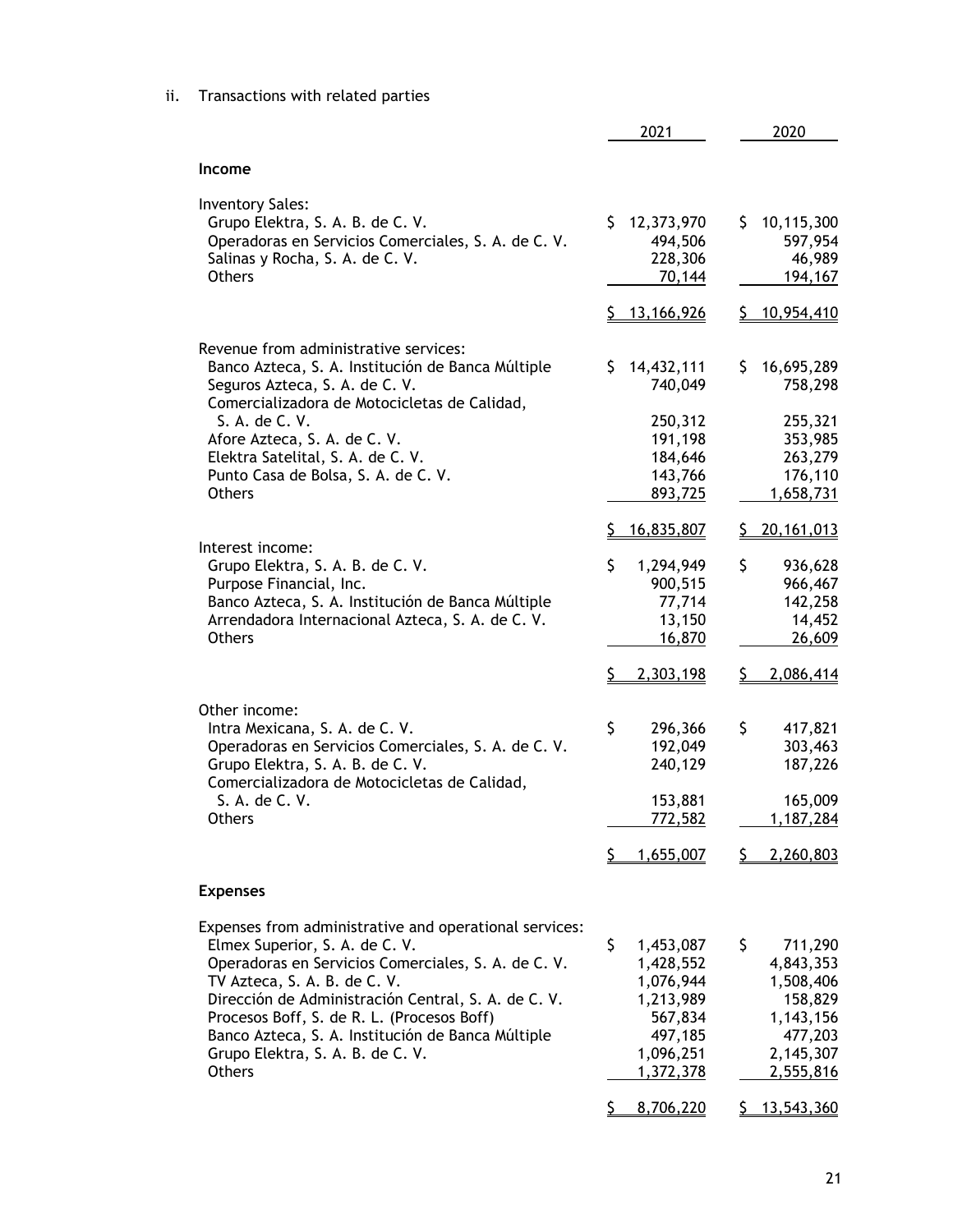|                                                                                                                                                                       | 2021                                        | 2020                                 |
|-----------------------------------------------------------------------------------------------------------------------------------------------------------------------|---------------------------------------------|--------------------------------------|
| Interests expense:<br>Grupo Elektra, S. A. B. de C. V.<br>Compañía Operadora de Teatros, S. A. de C. V.<br>Aero Taxis Metropolitanos, S. A. de C. V.<br><b>Others</b> | \$<br>322,899<br>43,012<br>46,398<br>90,839 | \$<br>340,725<br>189,272<br>94,051   |
|                                                                                                                                                                       | 503,148                                     | 624,048                              |
| Inventory purchases:<br>Comercializadora de Motocicletas de Calidad,<br>S. A. de C. V.<br>Mercancía Exclusiva Universal, S. A. de C. V.<br><b>Others</b>              | 12,238,590<br>1,219,825<br>80,139           | S<br>8,174,515<br>984,183<br>115,685 |
|                                                                                                                                                                       | 13,538,554                                  | 9,274,383                            |

- iii. Contracts with related parties
	- a. Estudios Azteca, S. A. de C. V. (Estudios Azteca)

The Company and Estudios Azteca have entered into various annual advertising contracts, in order to render advertising transmission services on channels 1.1, 7.1, 7.2 and 40.1 of TV Azteca. Estudios Azteca received \$ 825,866 and \$ 636,540 for these services at December 31, 2021 and 2020, respectively.

b. Total Play Telecomunicaciones, S. A. P. I. de C. V. (Total Play)

The Company has entered into several contracts with indefinite duration with Total Play and / or its subsidiaries for the provision of voice, data, connectivity, monitoring and management of last mile equipment mainly (broadband connection), corporate Internet, networks, fixed telephony and rental of dedicated links. The rates charged depend on the destination of the call or the ability to link.

At the same time, the Company and Total Play entered into a contract under which Elektra offers Total Play the service of receiving payments of the services that Total Play provides to its customers, as well as another administrative services.

As a result of these services, the Company recorded income and expenses for the aforementioned items, which represented a net expense of \$ 98,859 and \$ 89,204 as of December 31, 2021 and 2020, respectively.

c. Arrendadora Internacional Azteca, S. A. de C. V. (AIA)

The balances payable for lease concepts with AIA, which as of December 31, 2021 and 2020 are \$301,552 and \$152,124, respectively, were reduced from accounts payable with related companies to form part of the lease liability item.

Consequently, from the operations and negotiations carried out by financial leasing, the company had an interest expense accrued during the years 2021 and 2020 is \$ 18,280 and \$ 20,303, respectively.

d. Banco Azteca, S. A. Institución de Banca Múltiple (BAZ)

As of May 3, 2004, two commercial mediation contracts were signed with BAZ, one for the placement of consumer loans and the other for the collection of savings and investment accounts, valid for five years, which may be extended upon agreement between both parties. For the provision of these services, the Company has the right to receive what is shown below: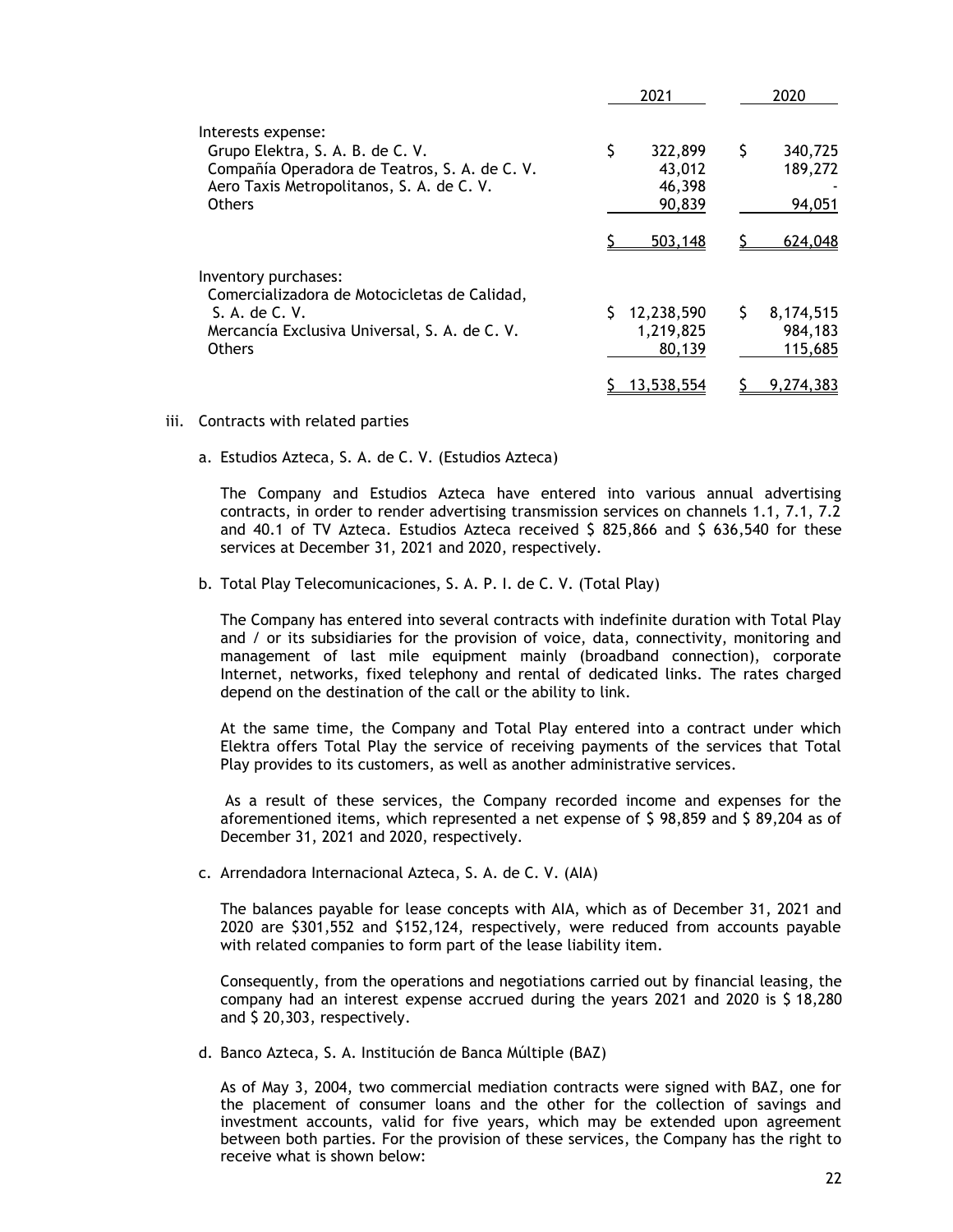- i. 5% of the total amount of the placement of consumer loans in Elektra stores in each calendar year, subtracting the accounts as uncollectible.
- ii. The amount that results from applying, a percentage differential over the amount of the accumulated deposits for the corresponding month added by the initial balance for the deposit products that Elektra promotes within its stores.

The aforementioned differential will be 50% and will be applied to the amount of the deposits valued with the average cost of deposits of BAZ, this same amount of deposits will be valued with the 28-day Mexican interest rate denominated *Tasa de Interés Interbancaria de Equilibrio* (or TIIE for its acronym in Spanish), and both results must be compared. The percentage differential of 50% will be applied to the difference determined; the resulting value will constitute the remuneration that BAZ must pay to the Company.

As of December 31, 2021 and 2020, the Company's income from the foregoing items amounted to \$ 6,044,668 and \$ 5,481,012, respectively.

e. TV Azteca, S. A. B. de C. V. (TV Azteca)

On January 1, 2004, NEM and TV Azteca, signed a contract whereby the parties compromise to provide each other administrative, technical, financial analysis, accounting, legal assistance, financial and the administration and preparation of specific plans for the development, commercial, industrial or technical business and support for the operation of each of the parties, as well as any other related to the corporate purpose of each of the parties, against the payment of a consideration.

Derived from these services, the Company recorded income and expenses for the aforementioned items, which represent a net expense in 2021 and 2020 of \$ 969,008 and \$ 1,271,778, respectively.

Additionally, the Company carried out operations to promote the business with other companies belonging to the TV Azteca Group. For those services, the Company recorded expenses as of December 31, 2021 and 2020 for \$ 43,304 and \$ 121,400, respectively.

Tiendas Súper Precio, S. A. de C. V. (Súper Precio)

The Company entered into a contract to render administrative services of accounting assistance, legal, and financing plans for developing the commercial business and operating support of Súper Precio, as well as any other service related to the corporate purpose thereof, and obtained revenues amounting to \$ 8,627 and \$ 93,213 in 2021 and 2020, respectively.

Procesos Boff

During 2021 and 2020 the Company rendered operation and process analysis administrative services to Procesos Boff to carry out its activities, on which the Company received revenues amounting to  $\frac{2}{3}$  467,443 and  $\frac{2}{3}$  932,996 during 2021 and 2020, respectively.

UPAX GS, S. A. de C. V. (UPAX)

The Company has entered into various contracts with UPAX, whereby UPAX renders market research services, trademark experience, promotion, animation staff, specialized sales force, operating audits, information compilation, socioeconomic studies, among other things, on which the Company recognized an expense amounting to \$ 108,065 and \$ 222,429 in 2021 and 2020, respectively.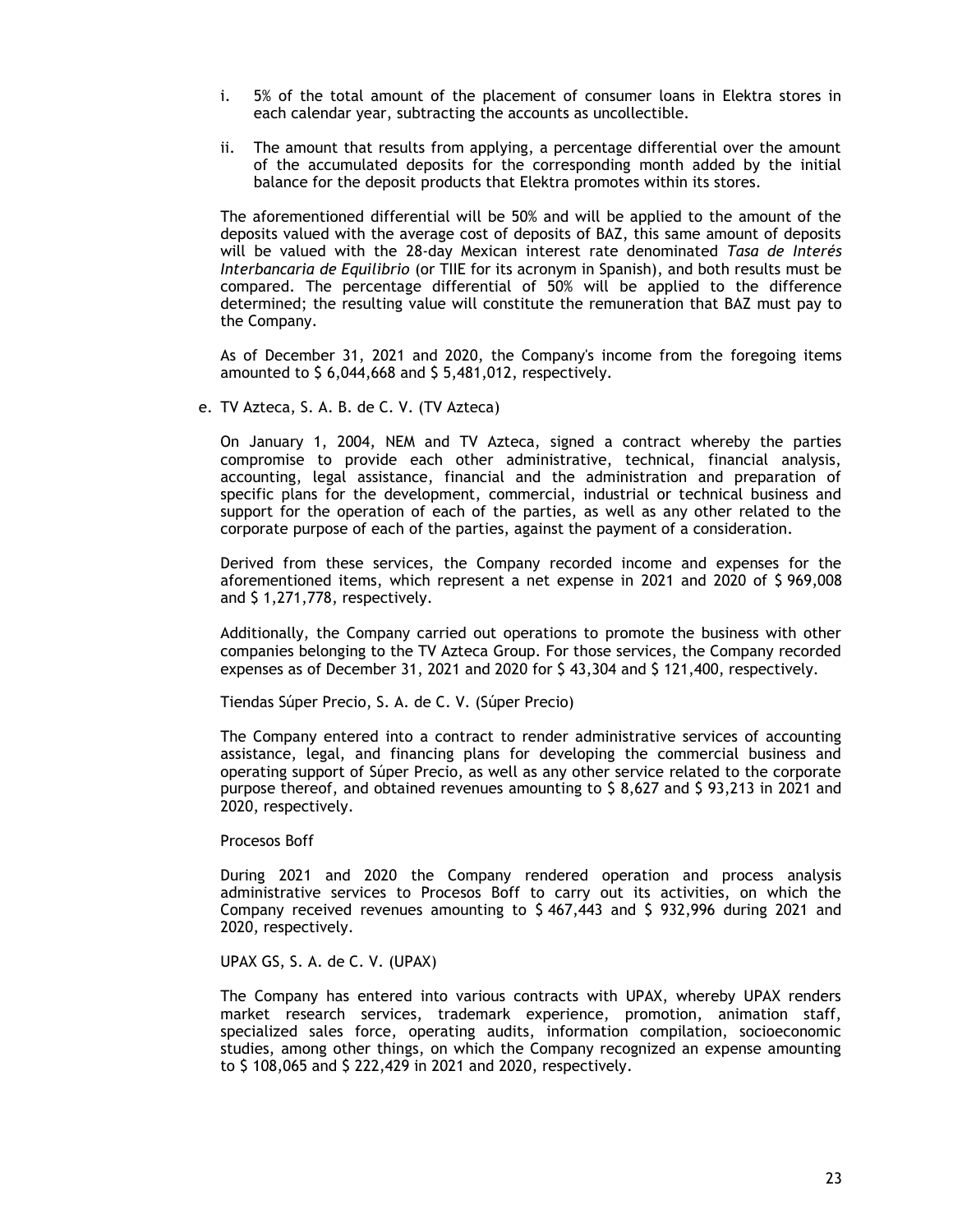f. Operadora en Servicios Comerciales, S. A. de C. V. (OSC) y Comercializadora de Motocicletas de Calidad (CMC)

During 2021 NEM, entered into forward derivative contracts on the exchange rate in dollars with OSC y CMC, as a result the company recognized net losses of \$2,816 and \$31,632, respectively. As of December 31, 2021, the derivative contracts were settled in full and there are no open positions.

# **8. Inventories**

a. At December 31, 2021 and 2020 is as follows:

|                      | 2021      | 2020      |
|----------------------|-----------|-----------|
| Household appliances | 2,929,356 | 2,005,636 |
| Motorcycles          | 2,659,158 | 1,793,258 |
| Electronic           | 1,556,148 | 1,104,525 |
| Computer             | 972,054   | 477,578   |
| Transport            | 215,874   | 247,172   |
| Furniture            | 318,314   | 286,932   |
| <b>Telephones</b>    | 232,610   | 272,445   |
| Others               | 347       | 80,352    |
|                      | 8,883,861 | 6,267,898 |

b. The reserve for slow-moving inventories and obsolete is analyzed as follows:

|                                                                                                      | 2021                          | 2020                             |
|------------------------------------------------------------------------------------------------------|-------------------------------|----------------------------------|
| Balance at January 1                                                                                 | 169,059                       | 214,526                          |
| Charges (credits) to income statement:<br>Additional reserve<br>Applications<br>Exchange differences | 259,970<br>(86, 727)<br>(534) | 76,358<br>(118, 644)<br>(3, 181) |
|                                                                                                      | 341,768                       | 169,059                          |

## **9. Prepayments**

|                                                                           | 2021 |                    | 2020               |
|---------------------------------------------------------------------------|------|--------------------|--------------------|
| Administrative and operative services<br>Improvements to leased buildings |      | 533,855<br>432,029 | 597,947<br>483,471 |
| Tax prepayments<br>Leases                                                 |      | 309,915<br>145,876 | 13,843<br>121,646  |
| Advertising<br>Others                                                     |      | 204,475            | 38,324<br>76,745   |
|                                                                           |      | 1,626,150          | 1,331,976          |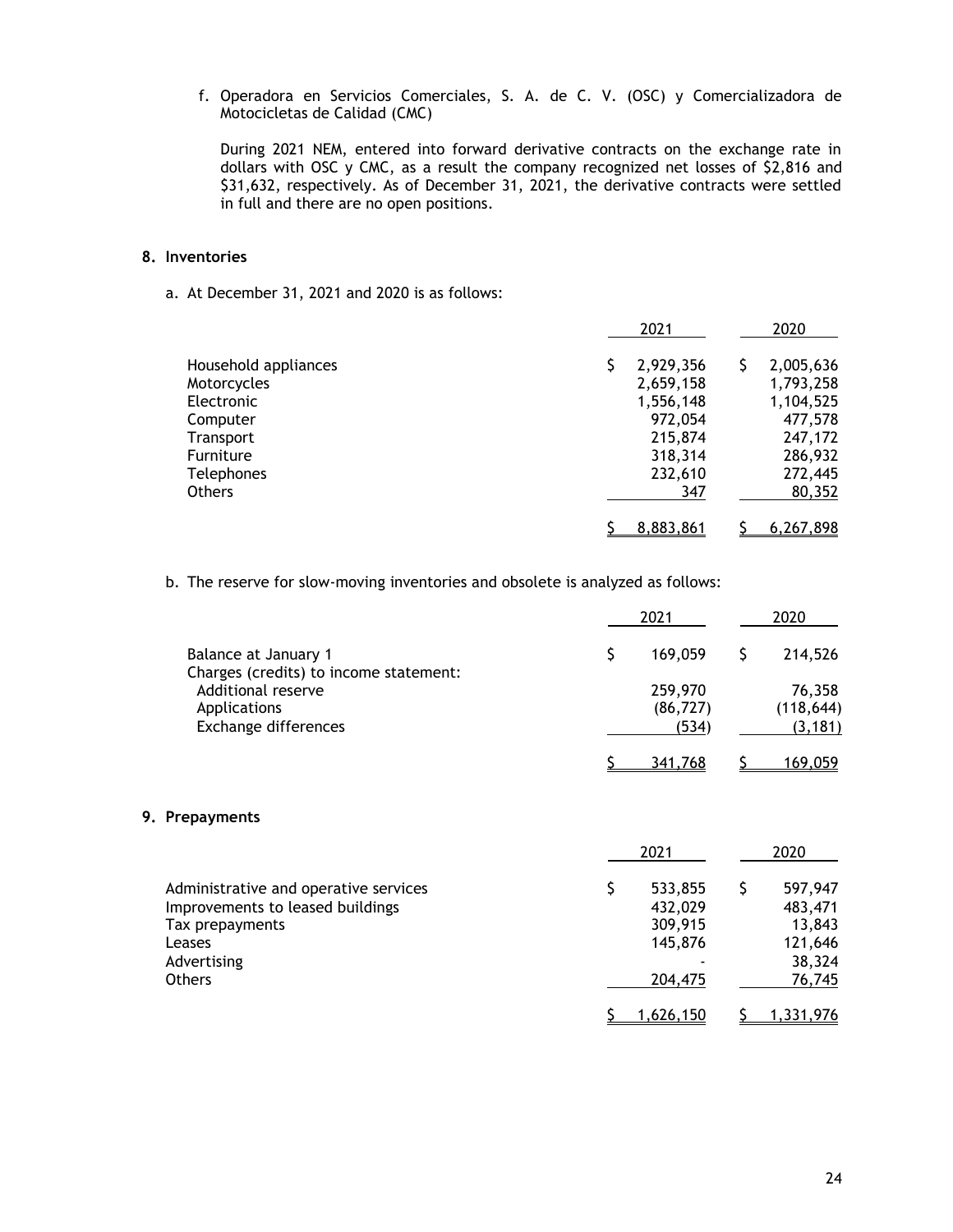|                                     |                  |                  | 2021             |                     |                  |
|-------------------------------------|------------------|------------------|------------------|---------------------|------------------|
|                                     | Initial balance  | Additions        | <b>Disposals</b> | Foreign effect      | Final balance    |
|                                     |                  |                  |                  |                     |                  |
| Investment:                         | Ś.               |                  |                  |                     |                  |
| Investment in stores                | 10,291,847       | Ś.<br>1,751,913  | \$<br>(5,793)    | \$<br>26,193        | Ś.<br>12,064,160 |
| Furniture and equipment             | 122,904          | 8,621            | (2,630)          | 1,605               | 130,500          |
| Computer equipment                  | 201,726          | 20,615           | (10, 820)        | 4,221               | 215,742          |
| Machinery and equipment             | 70,625           | 8,730            | (56)             | 977                 | 80,276           |
| Transportation equipment            | 34,082           | 4,968            | (1,980)          | 1,031               | 38,101           |
| <b>Others</b>                       | 44,846           | ä,               | ÷,               | 852                 | 45,698           |
|                                     | 10,766,030       | 1,794,847        | (21, 279)        | 34,879              | 12,574,477       |
| Depreciation:                       |                  |                  |                  |                     |                  |
| Investment in stores                | (6, 137, 884)    | (1,601,905)      | 5,021            | (23, 941)           | (7, 758, 709)    |
| Furniture and equipment             | (82, 678)        | (5,715)          | 1,723            | (989)               | (87, 659)        |
| Computer equipment                  | (167, 875)       | (16, 496)        | 10,512           | (3,714)             | (177, 573)       |
| Machinery and equipment             | (53, 833)        | (3, 277)         | 56               | (786)               | (57, 840)        |
| Transportation equipment            | (23, 197)        | (5, 347)         | 1,970            | (646)               | (27, 220)        |
| <b>Others</b>                       | (13, 578)        | (1,033)          |                  | (344)               | (14, 955)        |
|                                     |                  |                  |                  |                     |                  |
|                                     | (6,479,045)      | (1,633,773)      | 19,282           | (30, 420)           | (8, 123, 956)    |
|                                     | 4,286,985<br>S   | 161,074<br>S.    | (1,997)<br>S     | 4,459<br>S          | 4,450,521<br>S   |
|                                     |                  |                  | 2020             |                     |                  |
|                                     |                  |                  |                  |                     |                  |
| Investment:<br>Investment in stores | Ś.<br>11,109,063 | 904,509          | (1,743,636)      | 21,911              | 10,291,847       |
| Furniture and equipment             | 103,542          | 25,474           | (9, 277)         | 3,165               | 122,904          |
| Computer equipment                  | 168,455          | 25,177           | (1, 359)         | 9,453               | 201,726          |
| Machinery and equipment             |                  |                  |                  |                     |                  |
|                                     | 69,034           | 4,037            | (4, 899)         | 2,453               | 70,625           |
| Transportation equipment            | 31,663           | 641              | (172)            | 1,950               | 34,082           |
| <b>Others</b>                       | 42,138           |                  | (29)             | 2,736               | 44,846           |
|                                     | 11,523,895       | 959,838          | (1,759,372)      | 41,668              | 10,766,030       |
| Depreciation:                       |                  |                  |                  |                     |                  |
| Investment in stores                | (6, 366, 955)    | (1, 495, 820)    | 1,740,311        | (15, 420)           | (6, 137, 884)    |
| Furniture and equipment             | (83, 490)        | (5, 347)         | 8,029            | (1, 870)            | (82, 678)        |
| Computer equipment                  | (149, 992)       | (11, 074)        | 1,240            | (8,049)             | (167, 875)       |
| Machinery and equipment             | (53, 749)        | (3,326)          | 4,821            | (1, 579)            | (53, 833)        |
| Transportation equipment            | (16, 406)        | (6, 144)         |                  | (647)               | (23, 197)        |
| <b>Others</b>                       | (11, 953)        | (984)            |                  | (641)               | (13, 578)        |
|                                     |                  |                  |                  |                     |                  |
|                                     | (6,682,545)      | (1,522,695)      | 1,754,401        | (28, 206)           | (6, 479, 045)    |
|                                     | \$<br>4,841,350  | \$<br>(562, 857) | Ś<br>(4, 971)    | <u>\$</u><br>13,462 | \$<br>4,286,985  |

# **10. Investment in stores, furniture and equipment, net**

# **11. Leases**

# a. Nature of leasing activities

The Company leases land and buildings in diverse jurisdictions from which it operates. In some jurisdictions it is customary for lease contracts to provide for payments to increase each year by inflation and in others to be reset periodically to market rental rates. In some jurisdictions, the periodic rent is fixed over the lease term.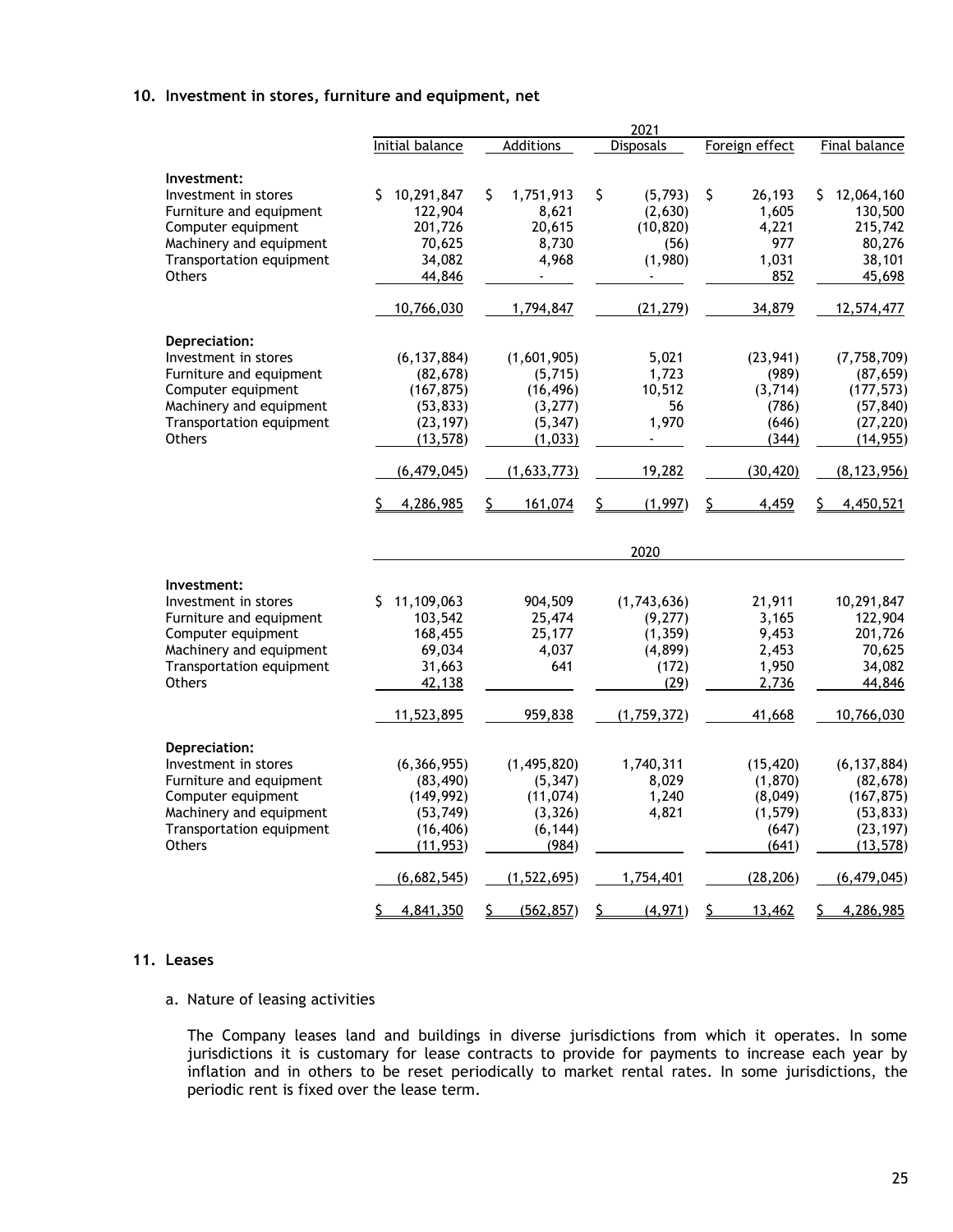The Company has entered into furniture and equipment lease agreements, and has the option to purchase certain furniture and equipment for a nominal amount at the end of the lease term. The Company's obligations on the leases are guaranteed by the lessor's title to the leased assets. Generally, the Company has restrictions on assigning and subletting leased assets and some contracts require that certain financial ratios be maintained.

Leasing contracts with related companies are normally executed over a period of 10 years and with companies other than the commercial group to which the company belongs, the leases were made between 5 and 10 years, in both cases with the option to renew the contract lease after that date.

b. Right of use assets

|                             | Properties  | Computer<br>equipment | Investment<br>in stores | Transportation<br>equipment | Total<br>assets |
|-----------------------------|-------------|-----------------------|-------------------------|-----------------------------|-----------------|
| January 1, 2021             | 8,060,742   | 8,232                 | 141,091                 | $\blacksquare$              | 8,210,065       |
| Exchange differences        | 9,388       |                       |                         |                             | 9,388           |
| Contracts changes           | 663,251     | 1,571                 |                         |                             | 664,822         |
| Additions for new contracts | 1,775,907   | 3,946                 | 14.393                  | 176,367                     | 1,970,613       |
| <b>Disposals</b>            | (139, 758)  |                       |                         |                             | (139, 758)      |
| Amortization                | (1,677,375) | (4,768)               | (29, 190)               | (5, 510)                    | (1,716,843)     |
| December 31, 2021           | 8,692,155   | 8,981                 | 126,294                 | 170,857                     | 8,998,287       |

 $2021$ 

c. Lease liabilities

|                                                                                                                                                                                               | ZUZ I                                                                                                                                             |
|-----------------------------------------------------------------------------------------------------------------------------------------------------------------------------------------------|---------------------------------------------------------------------------------------------------------------------------------------------------|
| January 1, 2021<br>Additions for new contracts and rent update<br>Interest accrued in the period<br><b>Disposals</b><br>Payments for leases<br>Currency effects<br>Decrease in lease payments | \$<br>8,963,003<br>2,635,435<br>1,011,312<br>(145,006)<br>(2,422,955)<br>10,941<br>(67, 528)                                                      |
| <b>Total lease liabilities</b>                                                                                                                                                                | 9,985,202                                                                                                                                         |
| d. Amounts recognized in profit of the year                                                                                                                                                   |                                                                                                                                                   |
|                                                                                                                                                                                               | 2021<br>2020                                                                                                                                      |
| Depreciation of right-on-use assets<br>Interest expense on lease liabilities<br>Decrease in liability for COVID-19 agreements<br>Cost of disposal of assets and liabilities DDU               | \$<br>\$<br>1,716,843<br>1,747,161<br>1,011,312<br>974,890<br>(67, 528)<br>(70, 899)<br>(18, 196)<br>(5, 248)<br>2,655,379<br>2,632,956<br>S<br>S |
| e. Maturity of lease liabilities                                                                                                                                                              |                                                                                                                                                   |
| Years of maturity                                                                                                                                                                             | 2021                                                                                                                                              |
| Short term                                                                                                                                                                                    | 1,470,507                                                                                                                                         |
| between 1 and 2 years<br>between 2 and 5 years<br>over 5 years                                                                                                                                | 268,866<br>1,629,508<br>6,616,321                                                                                                                 |
| Long term                                                                                                                                                                                     | 8,514,695                                                                                                                                         |
|                                                                                                                                                                                               | \$<br>9,985,202                                                                                                                                   |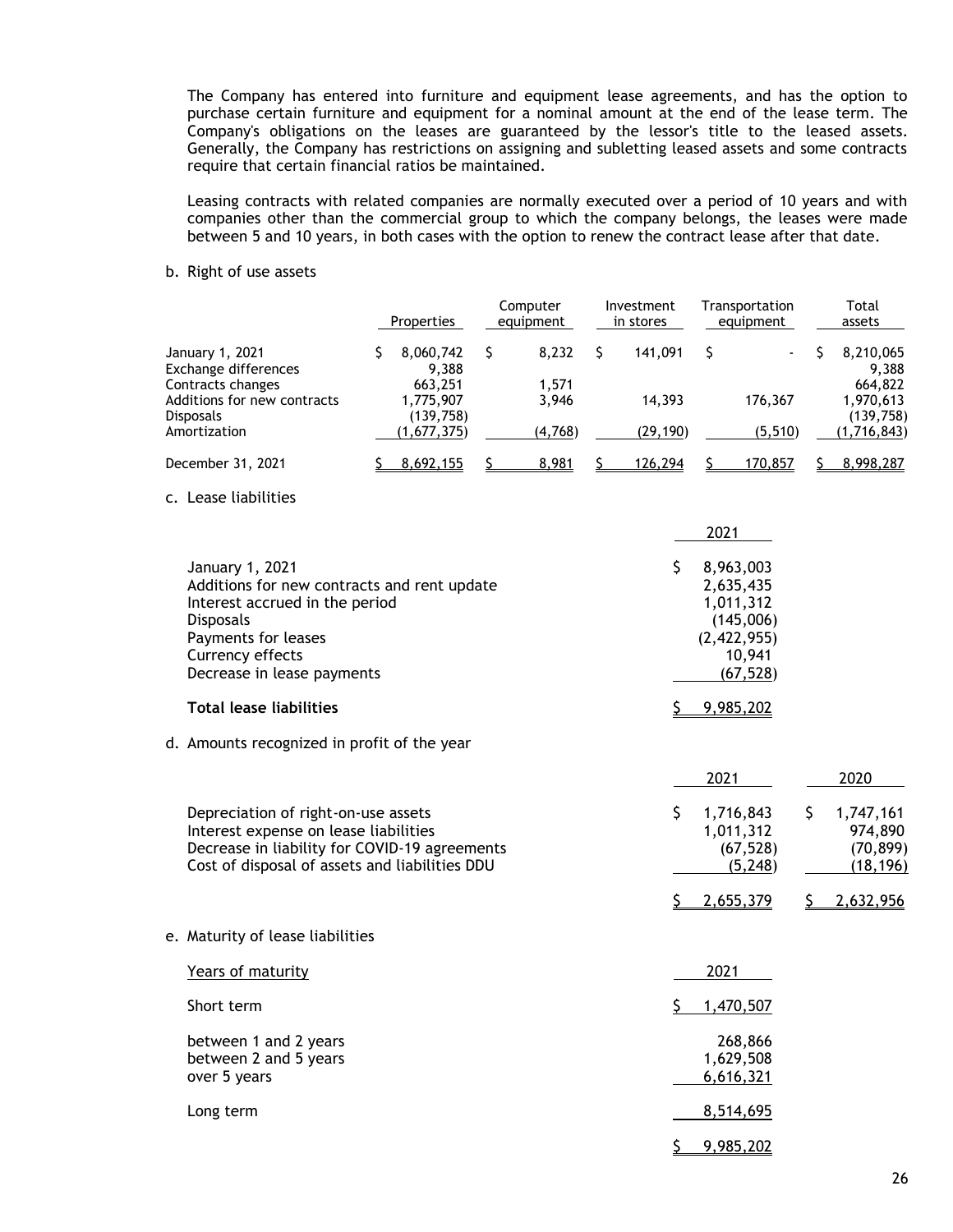## **12. Investment in associates**

i. The investment in subsidiaries and associates as of December 31, 2021 and 2020 is integrated as follows:

|                                                                                                                                                                               | 2021                            |      |                                                                 |    |                                                      |
|-------------------------------------------------------------------------------------------------------------------------------------------------------------------------------|---------------------------------|------|-----------------------------------------------------------------|----|------------------------------------------------------|
|                                                                                                                                                                               | $%$ of<br>participation         |      | Investment<br>in shares                                         |    | Equity<br>in net<br>results                          |
| Banco Azteca de Honduras, S. A.<br>Mercadotecnia Tezontle, S. A. de C. V.<br>Inmuebles Ardoma, S. A. de C. V.<br>Proveedora AOS de Servicios, S. A. de C. V.<br><b>Others</b> | 29.10<br>5.20<br>10.20<br>33.50 | S    | 451,350<br>186,387<br>171,799<br>104,215<br>89,200<br>1,002,951 | \$ | 20,687<br>17,345<br>12,468<br>6,067<br>562<br>57,129 |
|                                                                                                                                                                               |                                 | 2020 |                                                                 |    |                                                      |
| Banco Azteca de Honduras, S. A.<br>Mercadotecnia Tezontle, S. A. de C. V.<br>Inmuebles Ardoma, S. A. de C. V.<br>Proveedora AOS de Servicios, S. A. de C. V.<br><b>Others</b> | 29.10<br>5.20<br>10.20<br>33.50 | S    | 453,908<br>163,776<br>158,252<br>98,148<br>87,778               | \$ | 23,991<br>11,539<br>8,339<br>10,948<br>8,513         |
|                                                                                                                                                                               |                                 |      | 961,862                                                         |    | 63,330                                               |

# ii. Equity in net results of the associates and subsidiaries

As of December 31, 2021 and 2020, \$ 57,129 and \$ 63,330, respectively, were recognized in the income statement, corresponding to the equity in the net profits of the associated companies and non-consolidated subsidiaries.

# **13. Disposal of business**

(i). On May 8, 2015, the Company announced the beginning of the retirement process of all subsidiary operations in the Federative Republic of Brazil. As a result of the liquidation of subsidiary companies, the Company recognizes in the results of the year effects of this process. See Note 22-b.

(ii). In December 2020 the Company decided to start closing the operations of the Elektra stores in Peru.

The Company recognized the participation in the results of Elektra Peru as a discontinued operation in the consolidated income statement for the year ended December 31, 2020.

The income, costs and expenses related to the discontinued operation are integrated as follows:

|                                                             | 2021                                                 |  |                                                               |
|-------------------------------------------------------------|------------------------------------------------------|--|---------------------------------------------------------------|
| Income<br>Cost<br><b>Expenses</b><br>Depreciation<br>Others | 31,287<br>(5,640)<br>(95, 825)<br>(944)<br>(59, 621) |  | 774,896<br>(604, 270)<br>(585, 649)<br>(147, 539)<br>(95,493) |
| <b>Total discontinued operations</b>                        | (130.743)                                            |  | (658, 055)                                                    |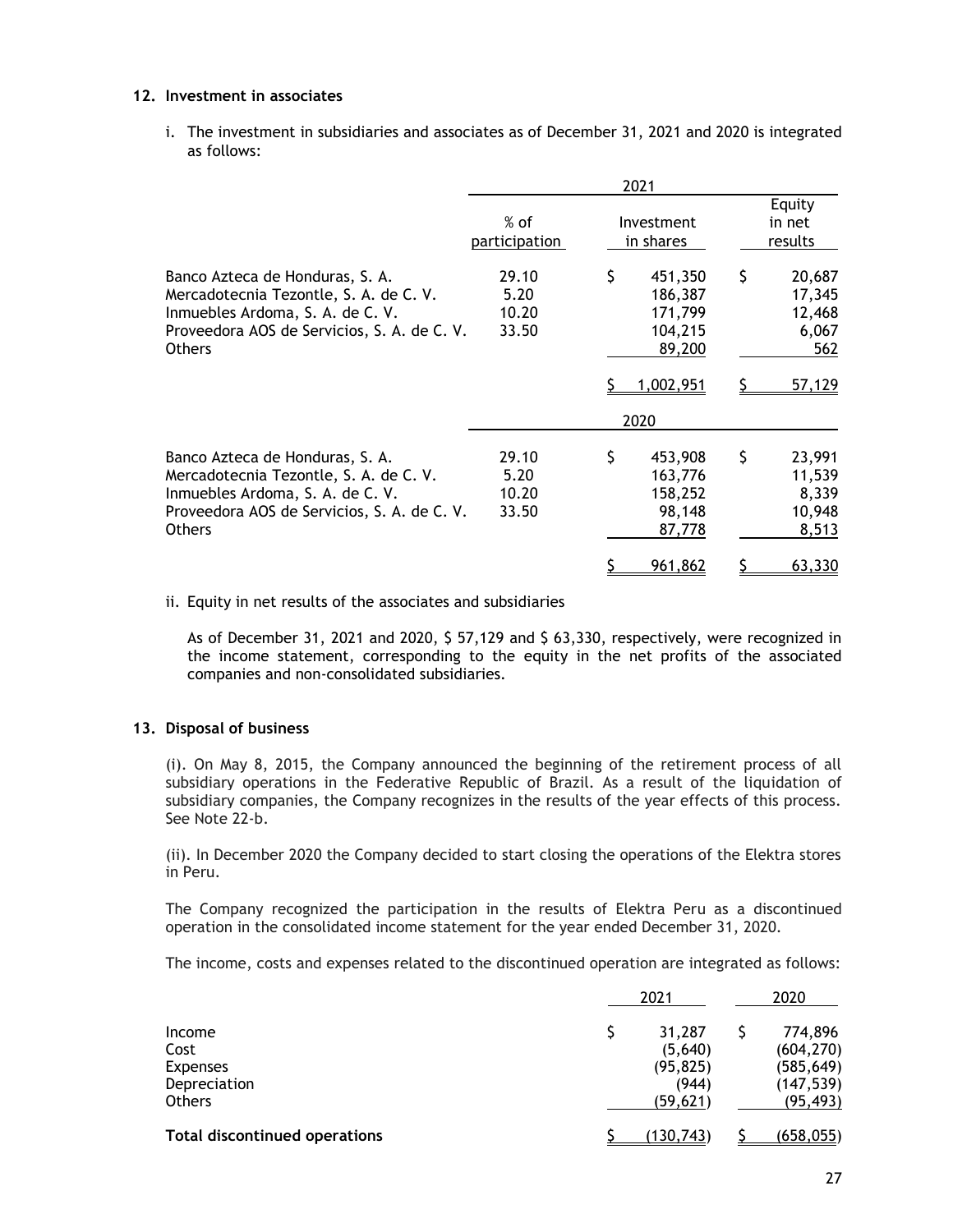#### **14. Senior Notes**

On January 20, 2021, NEM, as originator, issued Senior Notes through a special purpose vehicle (SPV) under Luxemburg laws for US\$ 500 million within a 7 years period and a rate of 4.875%, under a financing program. NEM, among others, signed an escrow contract and a contribution agreement in order to transmit irrevocably certain collection rights ("Receivables" according to the transaction documents definition) that act as a main payment of the Senior Notes. The Senior Notes also have a corporate guarantee from the Company.

Under the financing program, the Company transferred the Receivables (as defined on the transaction documents) to the SPV and thus are not assets of the Company.

As of December 31, 2021, the Senior Notes net outstanding balance was \$ 9,976,833:

|                                                 | 2021                       |  |
|-------------------------------------------------|----------------------------|--|
| Outstanding balance<br><b>Transaction costs</b> | \$10,233,600<br>(256, 767) |  |
|                                                 | 9,976,833                  |  |

On January 12, 2022, the Company paid interest for US\$6.1 million with the flows entering the financing structure in accordance with the transaction documents. In addition, the Senior Notes have a Debt Service Reserve for US\$37,188 equal to the Maximum Quarterly Debt Service.

The Senior Notes had a Monthly Debt Service Coverage Ratio of 101.8x, 110.7x, and 111.4x during October, November and December, 2021, respectively, and a Quarterly Debt Service Coverage Ratio of 108x during the fourth quarter of 2021.

## **15. Other accounts payable**

|                                                                                                                                                      | 2021                                                | 2020                                                  |
|------------------------------------------------------------------------------------------------------------------------------------------------------|-----------------------------------------------------|-------------------------------------------------------|
| Creditor for goods and services<br>Merchandise reserve<br>Deferred income<br>Taxes to pay<br>Employee benefits<br>Liabilities attributable to assets | 3,756,268<br>986,542<br>127,920<br>64,768<br>54,220 | 2,527,392<br>899,055<br>294,306<br>549,788<br>135,151 |
| held for sale                                                                                                                                        | 4,981                                               | 131,194                                               |
|                                                                                                                                                      | 4,994,699                                           | 4,536,886                                             |

#### **16. Employee benefits**

Employee benefit plans are established, related to the termination of the labor relation and for retirement due to reasons other than restructuring. The benefit plans at the end of the labor relation consider the severance indemnities (including the seniority premium earned), and which are not going to reach the benefits of the retirement or pension plan. The retirement benefit plans consider the years of service completed by the employee and his/her remuneration as of the retirement or pension date. The retirement plan benefits include the seniority premium that the workers are entitled to earn upon termination of the labor relation, as well as other defined benefits. The valuation of both benefit plans was made on the basis of actuarial calculations prepared by independent experts. Details of defined benefit schemes of the Company are as follows: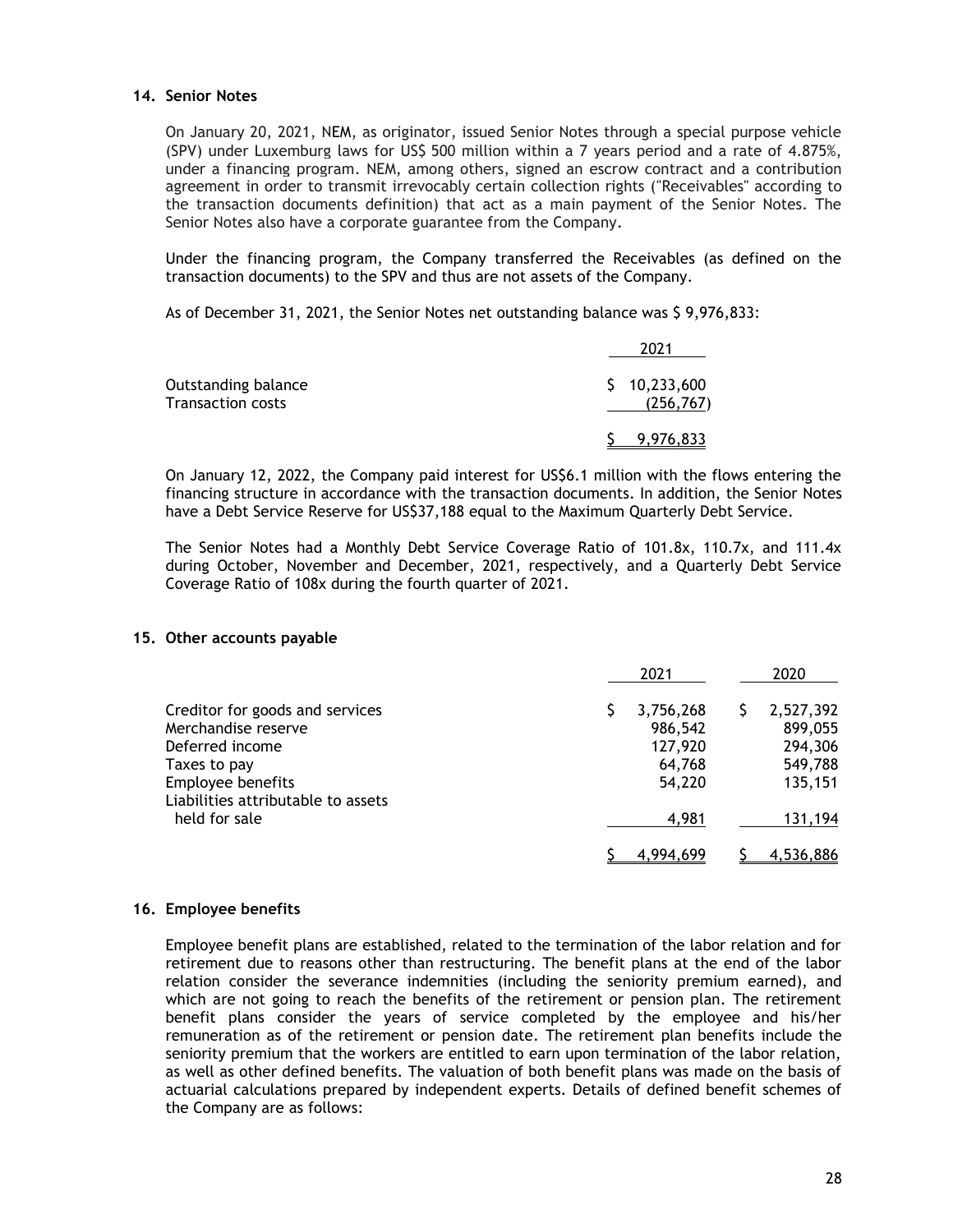|                          | 2021      | 2020    |
|--------------------------|-----------|---------|
| Projected net liability  | 296,779   | 54,334  |
| Benefits paid            | (11, 217) | (3,948) |
| Actuarial losses         | 124,416   | 16.127  |
| Exchange effect          | 1.354     | 1.594   |
| Total cost of the period | 127,893   | 7.304   |

The most important assumptions used in determining the net cost of the plans for the period are as follows, weighted average rates:

|                      | 2021  | 2020  |
|----------------------|-------|-------|
| Discount rate        | 6.99% | 4.21% |
| Salary increase rate | 5.11% | 4.02% |

#### **17. Stockholders' equity**

#### a. Capital stock

The capital stock consists of ordinary, common and nominative shares with a nominal value of one hundred pesos each. As of December 31, 2021 and 2020, the share capital are as follows:

|                                               | Number of<br>shares |   | Amount          |
|-----------------------------------------------|---------------------|---|-----------------|
| Fixed capital stock<br>Variable capital stock | 500<br>39,204,850   | S | 50<br>3,920,485 |
|                                               | 39,205,350          |   | 3,920,535       |
| Restatement until December 31, 2007           |                     |   | 453,323         |
|                                               |                     |   | 4,373,858       |

#### b. Dividends Payments

The dividends distribution resulting from retained earnings and other capital reserves; as well as distributed earnings derived from reductions of capital, will be taxable for effects of the income tax (ISR for its acronym in Spanish) applying the current rate on the distribution or reduction date on a grossed-up base, except when the distribution of dividends comes from Net Tax Income Account (CUFIN for its acronym in Spanish) and when the distributed profits derived from the capital reduction come from the restated Contributed capital account (CUCA for its acronym in Spanish).

The tax paid for such distribution may be credited against the income tax for the year in which the dividend tax is paid and in the next two fiscal years against the tax for the year and the provisional payments thereof. The payment of dividends and distributed profits from profits generated as of January 1, 2014, to shareholders and individuals' resident abroad, are subject to an additional 10% of income tax on dividends as final payment in Mexico.

In a meeting of Unanimous Resolutions that generates the same effect as the General Shareholders' Meeting held on July 2021, dividends were decreed for \$ 999,940, which did not cause ISR due to the CUFIN accumulated as of December 31, 2014 and were paid on July 15, 2021.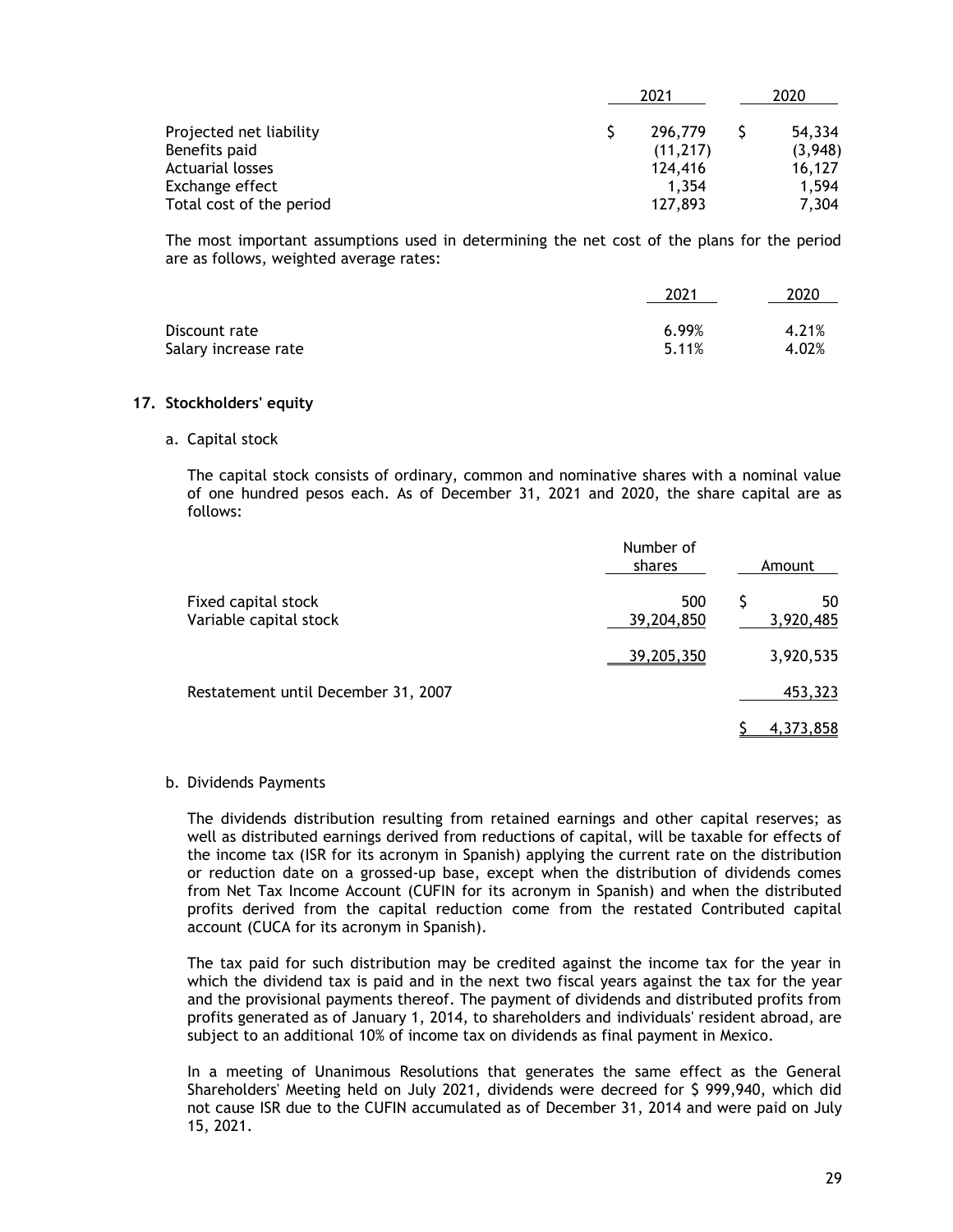In a meeting of Unanimous Resolutions that generates the same effect as the General Assembly of Shareholders held on May 12, 2020 and September 30, 2020 dividends for \$ 1,000,000 and \$ 1,200,000 respectively were decreed, which did not cause income tax due to the CUFIN accumulated as of December 31, 2014 and were paid in the same month of their resolution.

c. Contributions for future capital increases

As of December 31, 2021, the Company has made contributions for future capital increases in the amount of \$ 2,268,202, which have not been formalized in the minutes of the meeting consequently, they are presented in long-term liabilities.

d. Legal reserve

The Company recognizes what is stated in item 20 of the Mexican General Law of Mercantile Companies, relative to the separation of 5% of net profits to form the "reserve fund" until this fund reaches the amount of 20% of the capital stock; The fund is intended to protect the capital of the company against eventual losses and / or contingencies that arise. The Company has a reserve fund as of December 31, 2021 of \$ 201,509.

e. Contribution capital account

The capital contributions made in cash, in kind, as well as the capitalization of liabilities, form the contribution capital account, which is updated annually in accordance with the provisions of the current Income Tax Law. As of December 31, 2021 and 2020, the updated balance of the account called "Updated contribution capital" amounts to \$ 20,077,267 and \$ 18,702,624, respectively. In the case of reimbursement to shareholders for the excess of said reimbursement over this amount, it must be given the tax treatment of a distributed profit

f. Net tax profit account

Accumulated profits, including those that have been capitalized, are subject to ISR payment, in the case of distribution in cash or in kind, except that they correspond to profits pending distribution, on which the tax has already been covered, which form the CUFIN. As of December 31, 2021 and 2020, the updated balance amounts to \$ 4,270,710 and \$ 5,060,863, respectively.

g. Other comprehensive income

Other comprehensive income as of December 31 is composed as shown below:

|                                                                                                                                                                     | 2021                         | 2020              |
|---------------------------------------------------------------------------------------------------------------------------------------------------------------------|------------------------------|-------------------|
| Net profit of the period                                                                                                                                            | 2,484,147 \$                 | 3,653,893         |
| Exchange gains arising on translation of foreign<br>operations in subsidiaries and associated companies<br>Actuarial losses on employee benefits<br>Non-controlling | 692,687<br>(21, 270)<br>(41) | 1,121,901<br>(27) |
| Comprehensive profit of the period                                                                                                                                  | 3,155,523                    | 4,775,767         |

## **18. Revenue and costs**

As of December 31, 2021 and 2020 the principal income of the Company is as follows: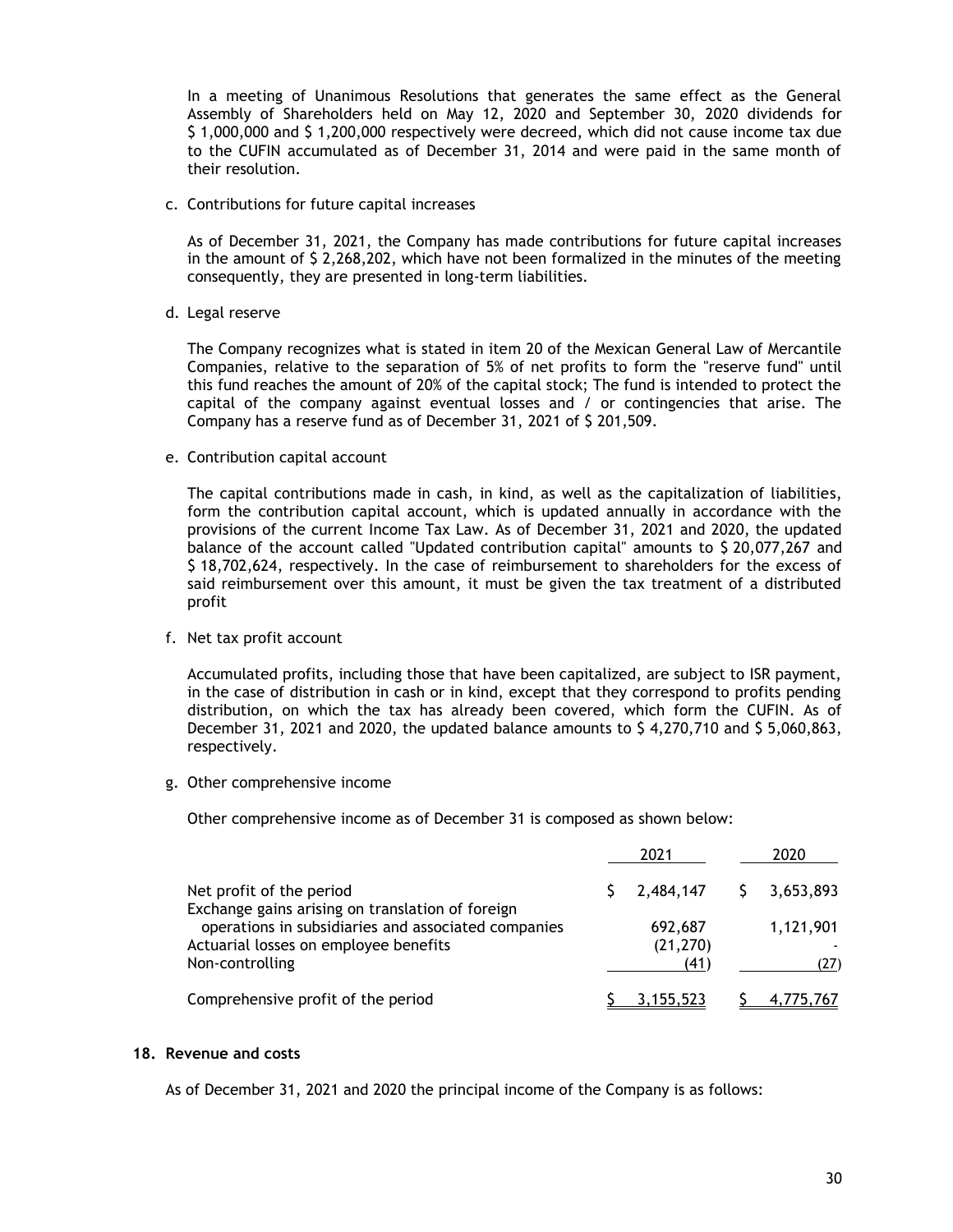|                                             | 2021       | 2020         |
|---------------------------------------------|------------|--------------|
| Inventory retail sales                      | 45,246,823 | \$39,795,164 |
| Administrative services                     | 18,369,479 | 22,140,863   |
| Money transfers<br>Commissions and extended | 4.447.174  | 3,949,810    |
| warranty services                           | 950,256    | 891,324      |
|                                             | 69,013,732 | 66,777,161   |

As of December 31, 2021 and 2020 costs by nature are as follows:

|                                               | 2021                  | 2020                    |
|-----------------------------------------------|-----------------------|-------------------------|
| Inventory retail sales<br>Money transfers     | 36,223,244<br>119.634 | \$30,833,473<br>149,213 |
| Commissions and extended<br>warranty services | 726,058               | 495,611                 |
|                                               | 37,068,936            | 31,478,297              |

# **19. Foreign exchange**

The Company had the following monetary assets and liabilities in thousands of dollars shown below:

| 2021                  |                                |  |
|-----------------------|--------------------------------|--|
| US                    | National                       |  |
| <b>Dollars</b>        | currency                       |  |
| (thousands)           | (thousands)                    |  |
| 739,941<br>(714, 643) | \$15,144,520<br>(14, 626, 741) |  |
| 25,298                | 517,779                        |  |
|                       |                                |  |

|                                   | 2020                 |                             |
|-----------------------------------|----------------------|-----------------------------|
| Assets<br>Liabilities             | 620.882<br>(479.514) | \$12,360,951<br>(9,546,495) |
| Long position on foreign currency | 141,368              | 2,814,456                   |

The exchange rate used to evaluate the position in U.S. Dollars at year end 2021 and 2020 was \$ 20.4672 and \$ 19.9087, respectively. At the issue date of the audited consolidated financial statements, the exchange rate of the U.S. Dollar was \$ 19.8632.

As of December 31, 2021 and 2020, there are not instruments of exchange hedge against exchange rate risks.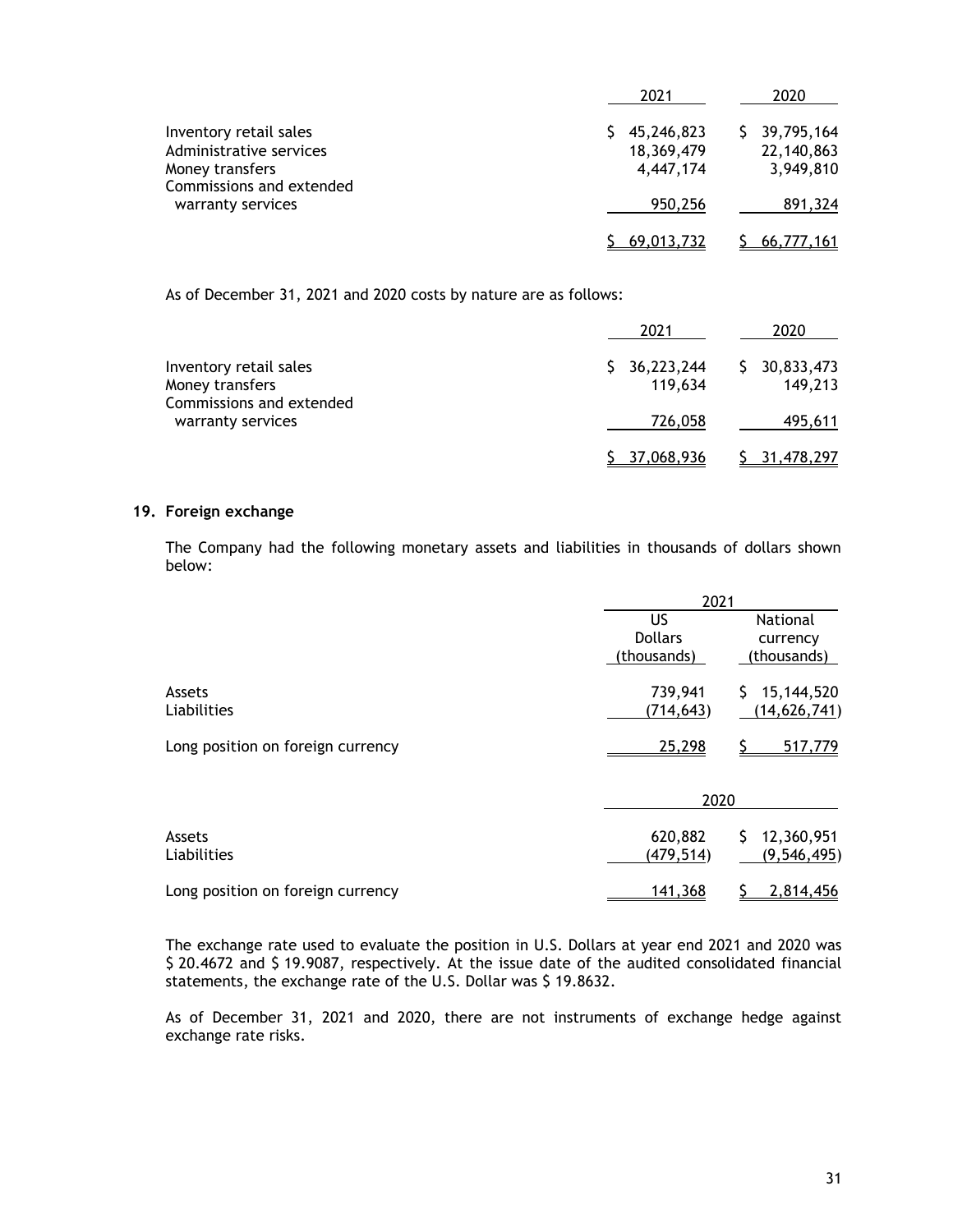#### **20. Income taxes**

This item is integrated as shown below:

|                                           | 2021    | 2020                                                     |
|-------------------------------------------|---------|----------------------------------------------------------|
| Current income tax<br>Deferred income tax |         | $$1,826,392 \t$2,317,700$<br>$(1,210,012)$ $(1,283,346)$ |
|                                           | 616,380 | \$ 1,034,354                                             |

- a. The ISR rate was 30% on a basis that differs from the accounting income mainly due to permanent differences such as annual adjustment for inflation, as well as certain nondeductible expenses.
- b. Grupo Elektra, S. A. B. de C. V. (conciliatory entity of Nueva Elektra del Milenio, S. A. de C. V.) and its Subsidiaries considered as conciliatory entity and integrated entities, respectively; determine the ISR according to what is mentioned in Article 64 of the ISR Law, Chapter IV "Of the optional regimen for Company entities". This new optional regime requires a participation in the capital of the subsidiaries of at least 80% and will allow the integrating Company (Controlling) to differ the annual tax payments of its integrated subsidiaries who generated profits for a period equivalent to 3 years to the extent that its expenses due to taxes do not exceed individually the expense for comprehensive tax of the Controlling Company, without considering those companies that have tax losses pending amortization prior to 2014. Foreign subsidiaries determine their income taxes according to the applicable tax rates in each jurisdiction.
- c. Below is a summary of the main temporary differences, not including the corresponding to foreign subsidiaries, on which deferred taxes were recognized:

|                                                 | 2021            | 2020            |
|-------------------------------------------------|-----------------|-----------------|
| Deferred tax income asset:<br>Lease liabilities | \$<br>2,788,505 | \$<br>2,570,700 |
| Investment in stores, furniture and equipment   | 1,848,528       | 1,474,206       |
| Accounting provisions                           | 787,346         | 770,994         |
| Contingent provisions                           | 482,830         | 337,219         |
| Investment valuation                            | 354,798         | 406,291         |
| Employee benefits                               | 64,413          |                 |
| Income to be earned                             | 11,503          | 79,306          |
|                                                 | 6,337,923       | 5,638,716       |
| Differed tax income liabilities:                |                 |                 |
| Right of use assets                             | (2,599,799)     | (2,360,247)     |
| Prepaid expenses                                | (327, 103)      | (408, 539)      |
| <b>Others</b>                                   | (443, 800)      | (1, 112, 721)   |
|                                                 | (3,370,702)     | (3,881,507)     |
| Differed tax income asset, net<br>Less:         | 2,967,221       | 1,757,209       |
| Deferred income tax from the previous year      | 1,757,209       | 473,863         |
| Deferred income tax of the year                 | 1,210,012       | 1,283,346       |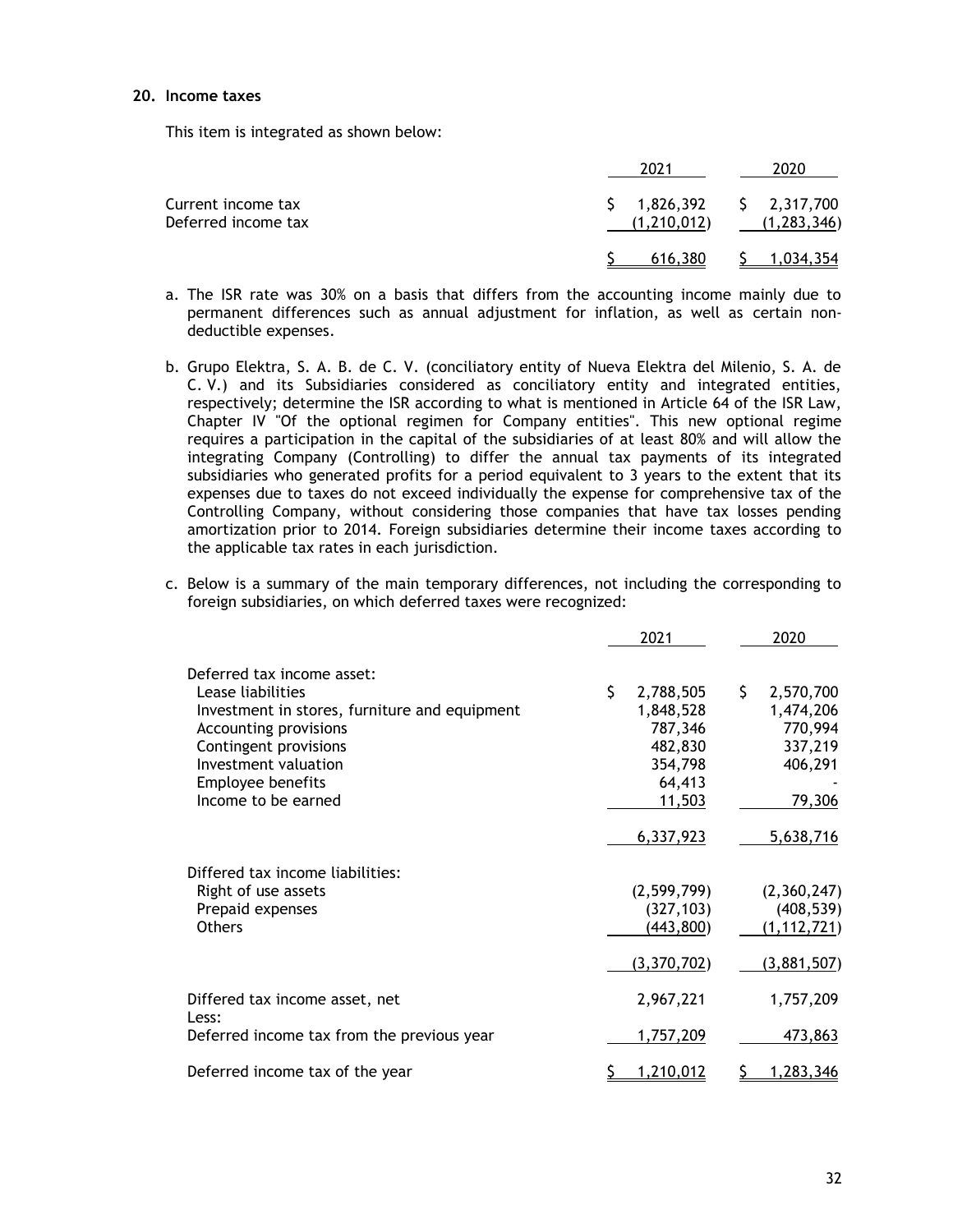d. As of December 31, 2021 and 2020, the reconciliation of the statutory and effective ISR rate expressed as a percentage of income before ISR is as follows:

|                         | 2021<br>% | 2020<br>% |
|-------------------------|-----------|-----------|
| Statutory rate          | 30.00     | 30.00     |
| Plus (less):            |           |           |
| Inflationary effects    | 4.93      | 1.43      |
| Non-deductible expenses | 5.18      | 1.47      |
| <b>Others</b>           | (21.03)   | (13.55)   |
| Effective rate          | 19.08     | 19.35     |

#### **21. Information by segments**

Financial information by geographic area as of December 31, 2021 and 2020 is presented below:

|                                                                                                                             | Mexico                                                             | Central<br>America                                                  | Other                              | Total                                                                      |
|-----------------------------------------------------------------------------------------------------------------------------|--------------------------------------------------------------------|---------------------------------------------------------------------|------------------------------------|----------------------------------------------------------------------------|
| December 31, 2021<br>Income<br>Gross profit<br>Profit (loss) from operations<br>Depreciation and amortization<br>Income tax | 63,845,384<br>29,914,972<br>2,192,341<br>(3,348,583)<br>(927, 237) | S.<br>5,168,348<br>2,029,824<br>375,507<br>(172, 151)<br>420,627    | S<br>(7, 364)<br>(3)<br>(109, 770) | 69,013,732<br>S<br>31,944,796<br>2,560,484<br>(3,520,737)<br>(616, 380)    |
|                                                                                                                             | Mexico                                                             | Central<br>America                                                  | Other                              | Total                                                                      |
| December 31, 2020<br>Income<br>Gross profit<br>Profit (loss) from operations<br>Depreciation and amortization<br>Income Tax | 61,846,849<br>33,525,721<br>4,098,052<br>(3,044,352)<br>(698, 253) | S.<br>4,930,312<br>1,773,143<br>684,832<br>(205, 567)<br>(233, 268) | \$<br>(8, 815)<br>(102, 833)       | 66,777,161<br>S<br>35,298,864<br>4,774,069<br>(3, 249, 919)<br>(1,034,354) |

#### **22. Commitments and contingencies**

#### a. Commitments

The Company is the Trustor and Second Trustee of an Irrevocable Administration Trust, Payment Source and Guarantee, established as a financing structure obtained by Grupo Elektra, S. A. B. de C. V. (Grupo Elektra), through which the Company provides the main source of payment, which are the commissions generated by the remittance payment service charged to various business partners.

On July 2017, Grupo Elektra made a disposition of the loan for \$ 2,000,000 with Banco Nacional de Comercio Exterior, for a term of 10 years.

On June 2018, Grupo Elektra made an additional disposal for \$ 1,000,000 with Banco Multiva, for a term of 5 years.

## b. Contingencies

Closing of commercial operations in the Federative Republic of Brazil: